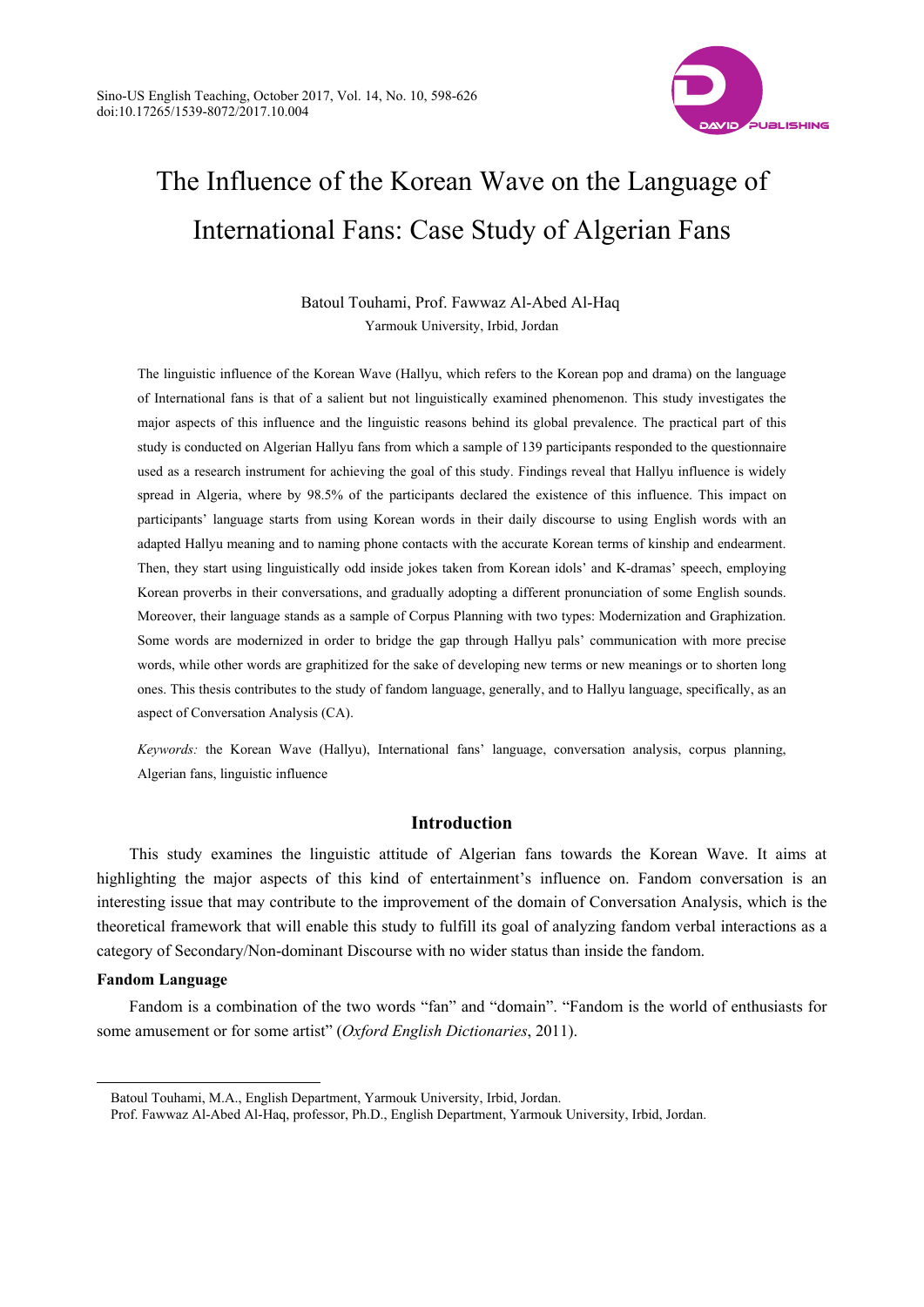There is no limit to the ways in which human beings league themselves together for self-identification, security, gain, amusement, worship, or any of the other purposes that are held in common; consequently there is no limit to the number and variety of speech communities that are to be found in a society. (Wardhaugh, 2002, p. 124)

Accordingly, fandom is one of the various speech communities whose language is that with specific characteristics.

Fandom language is a language that usually tackles all the aspects of the domain or the entertainment this fandom is dedicated to. Once a fandom community discusses these aspects, they demonstrate a unique language use that only they could explain its linguistic characteristics.

According to Fukunaga (2006), people hugely interested in foreign popular cultures will probably develop a critical attitude, cultural knowledge, and foreign language skills. People that have an identical tendency towards a kind of pleasure item have a characteristic language use. "In fandom, fans use specific language that people outside of their group might not understand and recognize; we call this specific language lexis" (Potayroi, 2014, p. 123).

Nowadays, technology of social media makes people catch on different kinds of entertainments, even from overseas. It is an idiosyncratic sort of conversation for every fandom community to have a distinct language with a distinct terminology, especially with the case of International fans by virtue of their being non-native speakers of the entertainment's language they are into. This linguistic fact makes a community of one-kind fans only intelligible among one another.

#### **The Korean Wave Definition**

The "Korean Wave" or Hallyu is an expression used to refer to the popularity of Korean entertainment, Korean pop (K-pop) and Korean drama (K-drama). According to Wikipedia, "K-pop is a music genre originating in South Korea that is characterized by a wide variety of audiovisual elements"; "K-drama refers to televised dramas in the Korean language, made in South Korea, mostly in a miniseries format (16-20 episodes), with distinctive features that set them apart from television series and soap operas made elsewhere" ("Korean Wave", n.d.). Choechoiblyeog (2017) declared that Hallyu fans reached more than 60 million all over the world, which makes them surpass South Korea's population. The number of fans in Africa and the Middle East was raised from 170.000 to 190.000 in 2017.

# **International Fans**

International fans are Non-Korean fans whose native language is not Korean, yet they surpass the language barrier and show an obsession towards K-pop and K-drama. Algerian fans are a part of International fans of the Korean Wave who create their own environment whose language only they can speak.

## **Hallyu Language**

As a Hallyu International fan from 2008, the researcher has noticed that pals dedicated to the Korean Wave have a unique language use. Their language is a mix of mother tongue (Algerian Arabic in the environment of the researcher) with Korean and English. They also use informal expressions through their talk like the utterance "aiish" to show annoyance or "assah" to express victory or satisfaction. Furthermore, their language on Social Networking Sites (SNS) is characteristically different from other online communities. A person can observe new lexis usage: some English words to which they add the sound "eu" at the end and some for which they change the sound /v/ to /b/, /f/ to /p/, /s/ to /f/, / $\theta$ / to /s/ and interchange between the sounds /l/ and /r/ the way Koreans do according to their language phonological characteristics. This influence on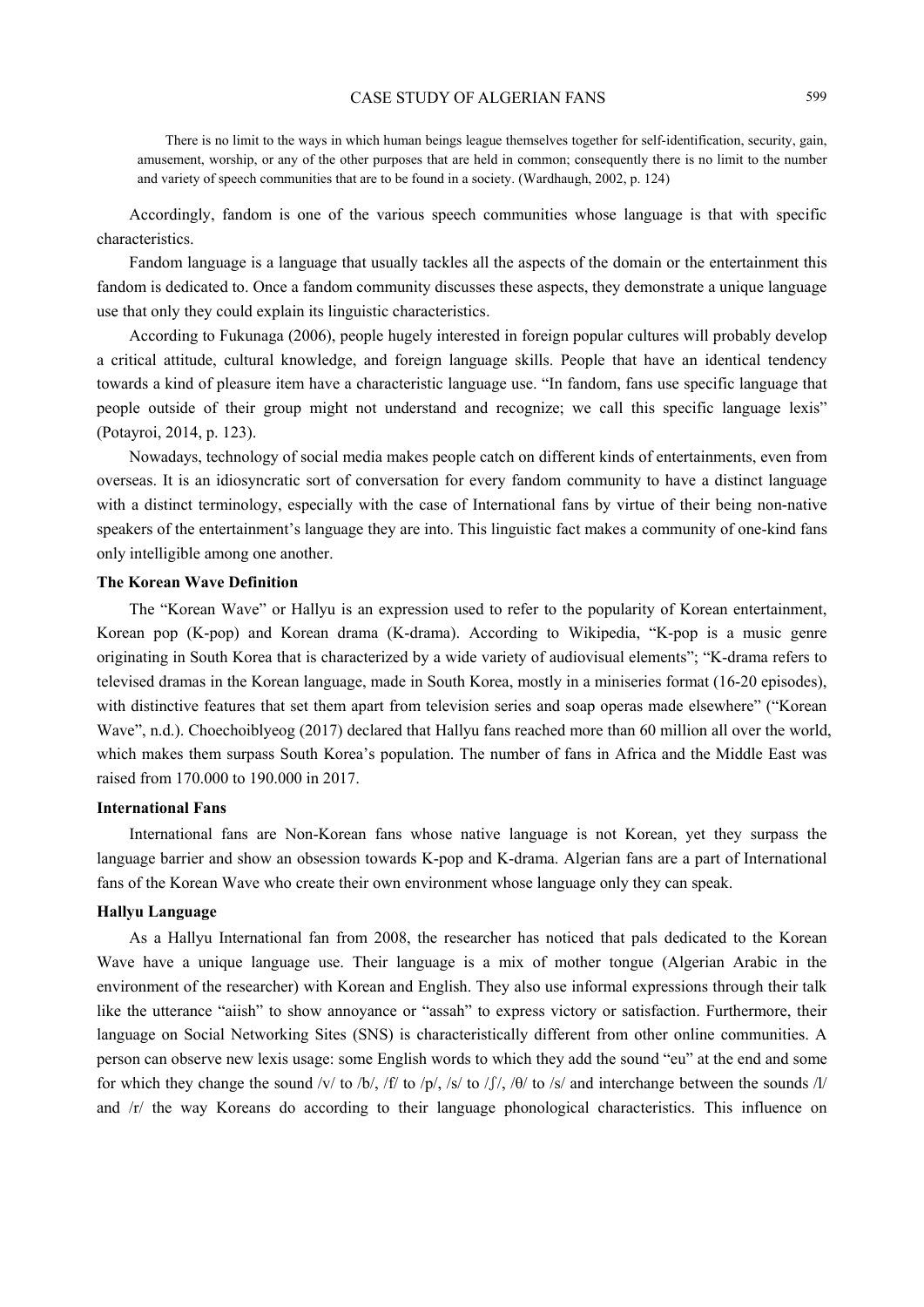International fans' pronunciation of English usually occurs once they interact with their pals rather than interact with other people. Hallyu International fans, like Koreans, also use English words that carry a different meaning from their original one. For example, the word "visual" is an adjective in English. However, International fans of K-pop use it as a noun to refer to the most handsome or beautiful member in the group as "the visual of the group".

#### **Hallyu Language and Corpus Planning**

Corpus Planning as an aspect of Language Planning (hereafter LP) at the community level (also known as the micro level) notably takes place on Hallyu International fans' language. The American linguist Joshua Fishman (1987) defined LP as "the authoritative allocation of resources to the attainment of language status and corpus goals, whether in connection with new functions that are aspired to or in connection with old functions that need to be discharged more adequately" (p. 409). In other words, LP is the elaborated policies and programs that are set for a language change either to gain official status as Status Planning, to go through Modernization, Graphization, or Standardization as Corpus Planning or through an educational attempt of a government system to influence a language status, distribution, or literacy as Acquisition Planning. Its implementation starts ranging from governments, to language academies, to individuals.

Regarding that Hallyu International fans' language is neither a language variety to go through Status Planning nor its speakers demand Standardization for it, only Graphization and Modernization as two types of Corpus Planning apply to it. According to Haugen (1983), Corpus Planning is internal to language, i.e., it mainly involves its linguistic aspects. The latter are defined by Baldauf (1989) as: "(1) orthographic innovation, including design, harmonization, change of script, and spelling reform; (2) pronunciation; (3) changes in language structure; (4) vocabulary expansion; (5) simplification of registers; (6) style; and (7) the preparation of language material" (p. 11). Graphization signifies the elaboration, adaptation, and selection of scripts and orthographic forms for a language. Modernization refers to a language's lexicon expansion that enables it to discuss modern semantic domains (K-pop and K-drama in this thesis) and meet functions through increasing terminology resources.

# **Method and Procedures**

This part tackles the research questions that are addressed through this study, purpose and significance of this study, the selected sample, and the method how data is collected and analyzed.

#### **Statement of the Problem**

Hallyu International fans share common communicative language characteristics through conversation. People who are not fans of K-pop and K-drama may not have a linguistic perception of this community's language, which switches between the mother tongue (Algerian Arabic in the case study) and an "Alien" language. However, this impact fails to take into account the linguistic reason behind the inevitability of this kind of conversational language change and the mutuality of its characteristics among International fans. This problem is addressed through answering the following research questions:

- (1) What are the distinctive characteristics of the language of Korean pop music and drama?
- (2) How does Hallyu influence appear through International fans' speech?
- (3) How does Hallyu influence make International fans express themselves?
- (4) How does Hallyu influence take place on Algerian fans' language?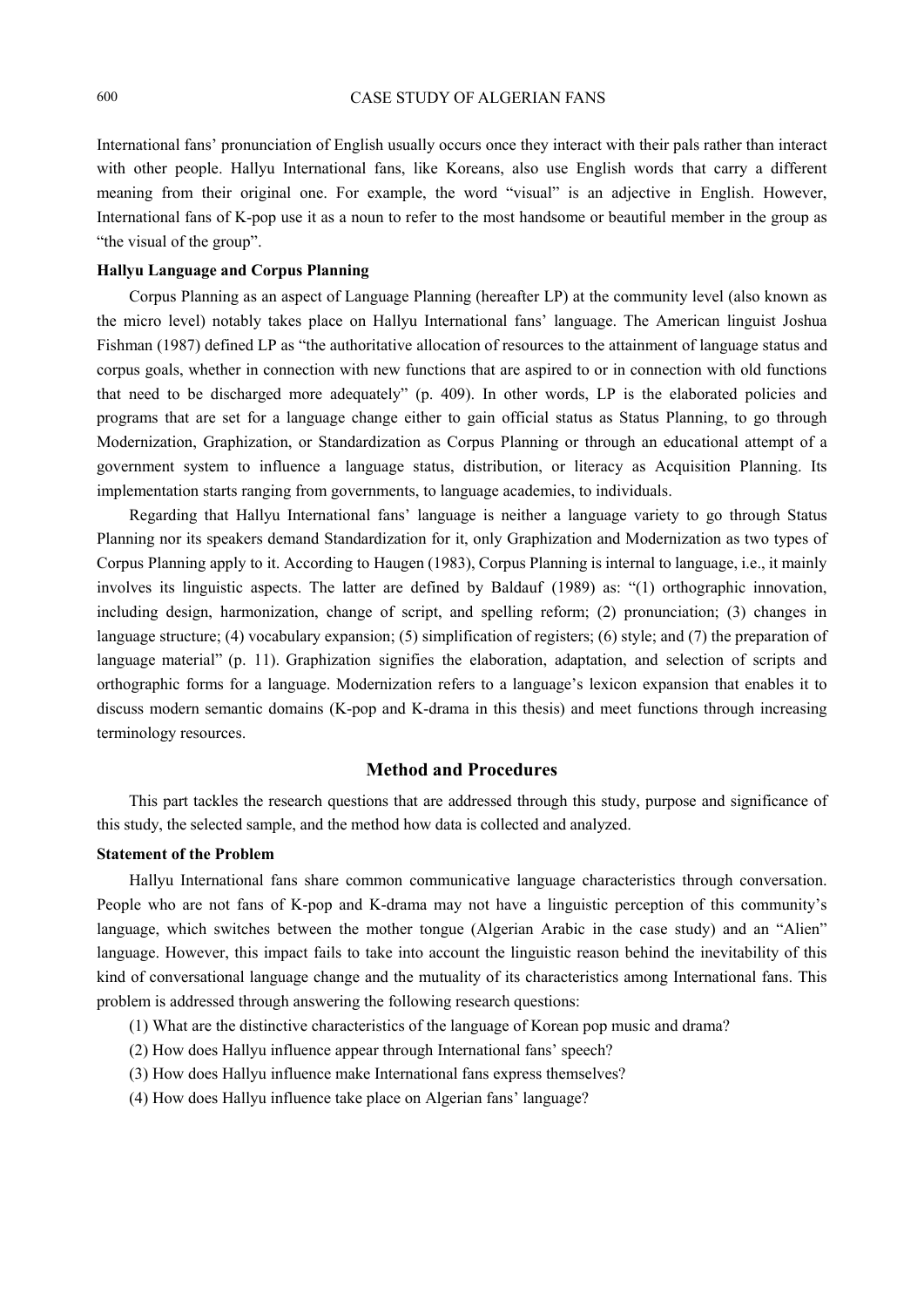- (5) What are other aspects of Algerian fans' attitude towards Hallyu?
- (6) How does Corpus Planning apply to Algerian fans' language?

(7) What are the developing phases through which Hallyu influence shows increasing seriousness on Algerian fans' language?

## **Purpose of the Study**

This study aims at scrutinizing a new kind of language use at a speech community level within foreign fandoms of the Korean Wave (Hallyu) globally and in the Algerian society as a case study. Moreover, this study examines how Hallyu makes International fans' linguistic behavior highly noticeable and distinctive once pals interact or create communities (mostly fan blogs) within which they use a language that only they can understand.

## **Significance of the Study**

Previous few, if any, academic studies on Hallyu influence on the language of International fans in the Arab world were conducted. This issue creates a research gap within the domain of Conversation Analysis. Therefore, the significance of this study is that it is one of the first studies of this kind to shed light on how this kind of entertainment can stand as a salient factor of conversational language change, especially language of foreign fans of a particular entertainment product. Thus, it may increase the scale of language domains of variance study considering the importance of fandom language as a point of variance, which gives birth to a new linguistic guise of conversation. This study may be a grounding one to further research that may necessarily tackle not only Hallyu International fans' language but also different kinds of fandom languages.

## **Characteristics of the Korean Wave**

Korean entertainment products (music, drama, TV shows, and technology) have raised a huge continuous storm around the world in the 1990s starting from China and Japan to the United States, Latin America, the Middle East, and some parts of Europe. This unstoppable "cultural" storm is referred to as the "Korean Wave". The latter is also called "Hallyu" (한류 in Korean), a term was coined by *China's Beijing Youth Daily* in 1999 to describe the Korean pop effect on China (RAVINA, 2009). "According to Ko (2005), we need a cultural theory not bound by national limits in order to understand the Korean Wave phenomenon" (as quoted in Lee, 2011, p. 86). Hallyu was born as a way out of the economic crisis South Korea got into in 1997. In an attempt to gain universal popularity, Korean music and drama started to adopt concepts and standards that appeal to a global audience, especially to the U.S. TV shows were not aired at Arab Muslim prayer times for the sake of gaining Arab audiences in order to watch them in their free time. Former president Kim Dae Jung insisted on breaking stereotypes of treating external investors like invaders for a better future for the country. Eventually, if South Korea was not trapped between a serious economic crisis and the absence of natural resources to help to overcome it, there probably would not have been a Korean Wave (Hallyu).

#### **K-pop**

As defined by *Kpop for Beginners* (2017), K-pop is an abbreviation of Korean pop or Korean popular music which refers to a musical genre consisting of electronic, hip hop, pop, rock, and R&B music originating in South Korea. Korean pop comes in a magic form of mixed Western-Korean style with unique vibes that gather impressive voice quality, dramatic videos with stunning graphics and inspiring lyrics all performed by aesthetic-like artists. These features are what motivates non-Korean audiences to enjoy this music genre even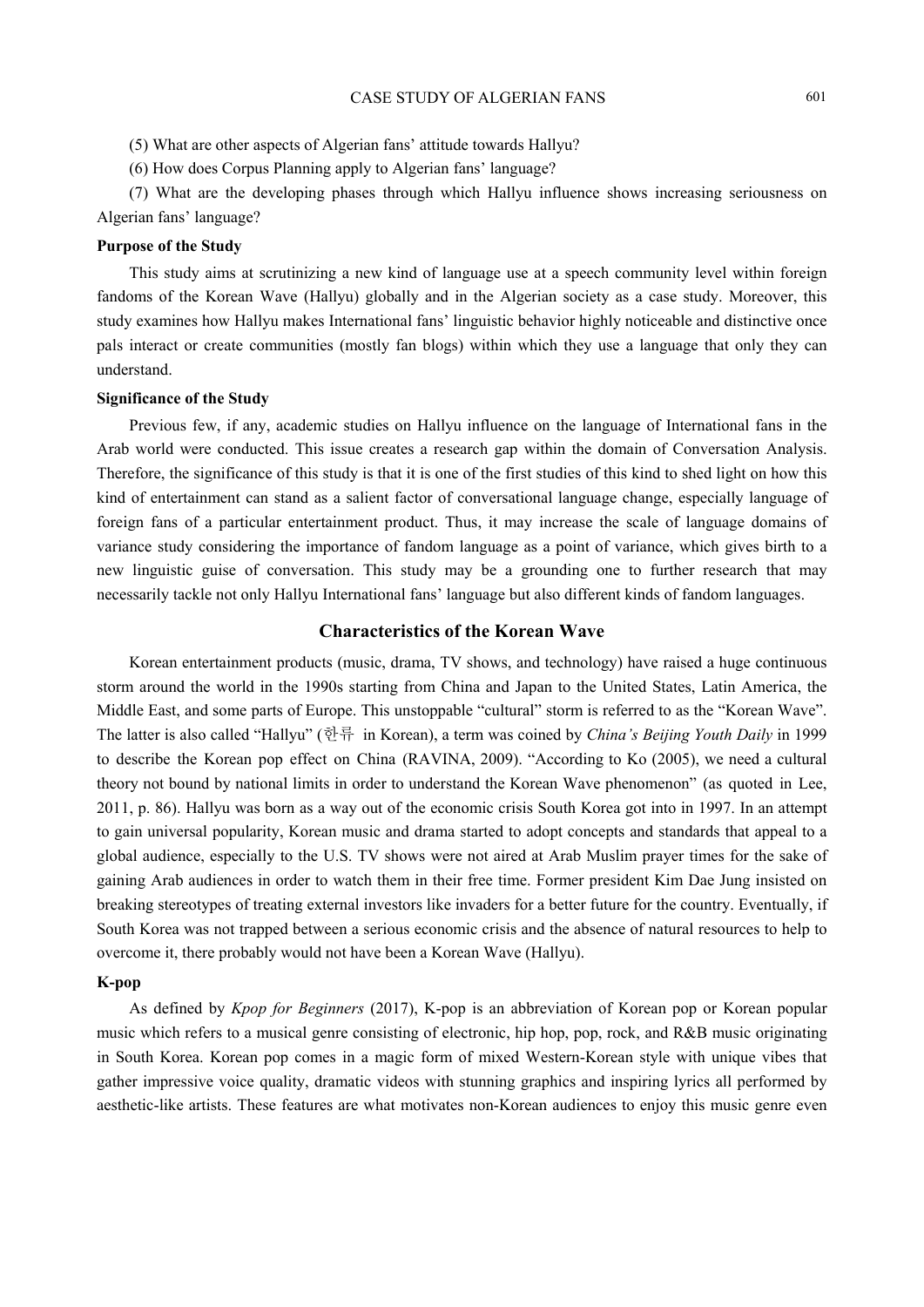with the language barrier; they enjoy it even if they do not understand the lyrics. They wait for English or Arabic translation to come out or start learning Korean. "K-Pop utilizes the English language in varied ways as well, whether to insert youthful rebellion or challenge tradition, while at the same time maintaining traditional values in the Korean lyrics" (Leung, 2012, p. 84). K-pop groups consist of large numbers for choreography goals; they perform highly sophisticated dances that are split-second synched with their music. Hong (2014) stated that K-pop is overtaking J-pop (Japanese pop) in the west because Korean culture is naturally puritanical and conservative and that is a good thing for global audiences. In general, Hallyu not only delivers entertainment products, but also delivers a lifestyle (cultural habits, tastes, mode of living, and a new language). It is available in a "package deal" in worldwide markets; a fact that consumers may or may not realize.

# **K-drama**

Korean dramas are mini-series with a standard of 16-20 episodes. They are mainly divided into "Romance/Comedy, Melodrama, Makjang (Extreme Soap Opera Melodrama), and Sageuk (historical drama)/Fusion Sageuk (historical drama containing modern scenes/elements or fantasy). There are also medical and crime dramas in addition to work-place dramas, Misaeng. In South Korea, the word "drama" is equivalent to the word "series" in general. Therefore, "drama" refers to any genre of series.

K-drama features are incomparably numerous. The most remarkable feature is the fact that they deliver the norms of Korean culture in daily life. Korean TV is clean, as compared to American movies, and street swearing is rarely uttered. Watching a K-drama gives fresh vibes with new language, new plots (that are flexible to develop, based on viewers' reactions), new culture, and new life issues of people with a different ideology.

South Korean dramas typically deal with family issues, love, and filial piety in an age of changing technology, and often reinforce traditional values of Confucianism as "an ethical system that is taught in Chinese schools as a religion that is based on affection towards parents, family, and friends". (Ryoo, 2007, p. 140)

#### **Literature Review**

Linguists and researchers continuously publish studies and academic writings about varieties of discourse and daily talk based on ethnicity, identity, gender, and other domains of research. However, only few of them examined conversational language use of fandom communities, especially, that of foreign fandoms oriented towards a sort of entertainment. In this historical review, studies and articles concerned with this unique linguistic phenomenon will be set under lights as items that provided the exposure of this important issue. Priority of reviewing is for works that have dealt with the effect of Hallyu and then general previous works on fandom language are tackled.

Chan and Seo (2011) claimed:

Why do university students in Singapore decide to learn the Korean language? There is anecdotal evidence that *Hallyu* or the Korean Wave may have promoted a keen interest in Korean pop culture and media, and encouraged many to learn Korean in Singapore. (Chan & Seo, 2011, p. 1)

Estavillo (2012) highlighted that the Korean entertainment is not only popular in Philippine but it is a world-encompassing phenomenon. "Hallyu" or the "Korean Wave" is matchless. It is being enormously consumed in all parts of the world.

Otmazgin and Lyan (2013) stated: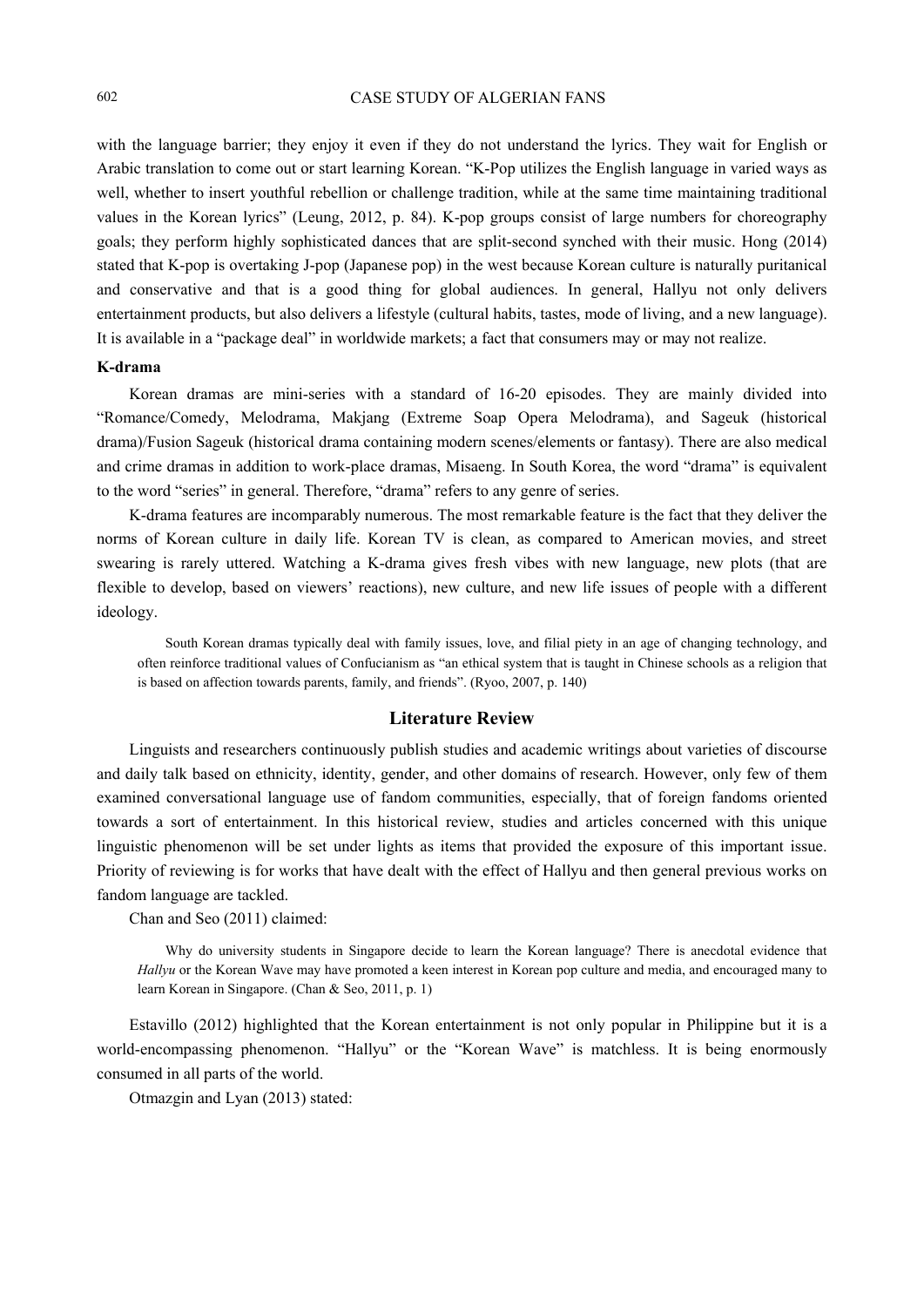Many K-pop fans tend to tap into other Hallyu-associated products and fields, especially TV dramas. About two-thirds of the fans we interviewed (eleven out of eighteen), both Israeli and Palestinian, told us that they started to listen to K-pop after becoming fascinated with Korean TV dramas and listening to the drama's background songs. (Otmazgin & Lyan, 2013, p. 75)

The last third is that a part of K-pop fans who play a big role in being active on Internet forums are devoted to Korean culture products, in Hebrew (for Israeli Jews) and Arabic (for Palestinians), and sometimes in English and Korean as well. Via network fandom activities, they share numerous pieces of information, pictures, music videos, and gossips about K-pop. They also make friendships with other fans by means of creating online communities.

According to the sociologist Al-Nuri, after the invasion of Korean technology, it is TV screen time to take over the universe with loads of dramas that caught the youth's attention in the Arabic society. She also claimed that young people are not just clearly having haircuts similar to those of main characters in these dramas in the Iraqi society but also tend to learn some Korean words particularly how they write their names in Korean (Abdullah, 2013).

Trish (2014) stated in his website article that International fans approve the Korean culture through watching dramas and variety and reality shows that represent lifestyle in Korea. When they get familiar to this lifestyle, they come to "grasp towards the things Koreans normally do. In fact, International K-pop fans do not only see to it that they know a particular practice. Most of them do also live up to it". These fans, without realizing, will find themselves becoming a "Koreaboo". The term "Koreaboo" is derived from the term "weeaboo", which refers to a non-native person who has a remarkable obsession towards the Japanese culture. Fans in their "Koreaboo Stage" gradually take in the different practices of Korea and let themselves be engulfed by them. They will then start adding Korean words in their sentences, eat Korean food often, imitate Korea's sense in fashion, watch Korean dramas, and even want to live in Korea just so they could be closer to their idols. International fans use Korean words in their daily talk because of the uniqueness of these words, which means they are only used in the Korean society.

Accepting K-pop as one's music genre encourages International fans to adopt the culture via learning Korean and then International fans become able to distinguish it from other "chingchong" languages of Northeast Asia. This makes International K-pop fans cross Korea and another country's language barriers in order to get an idea of what a particular song is saying.

Trish (2014) also stated that most fans, especially those who are new to the K-pop world, are usually excited about not understanding the songs. It gives a hint of mystery to the listener to guess the song's message and it makes the listener just solely feel the song and the emotions of the singer. Once that person looks up the English (or Arabic) translation of it, it often makes the listener feel the song even more. That is why these fans try their best to cope with the complexity of the Korean language, whose accent doubles its complexity. Along the way of being a K-pop fan, it is very inevitable not to pick up words out of the Korean vocabulary.

Other similar researches about other attention-seeking entertainments are those about *Anime* and *Harry Potter* that show how their fans adopt a different language use once they become obsessed with them. *Anime* is a Japanese abbreviated term for hand-drawn or computer animation. This term refers to all animation in Japan while it refers only to Japanese animation series or films outside Japan. *Harry Potter* is a series of fantasy novels written by British author J. K. Rowling. These novels (that are now TV series) chronicle the daily life of a wizard called Harry Potter and his friends Hermione Granger and Ron Weasley who are all students in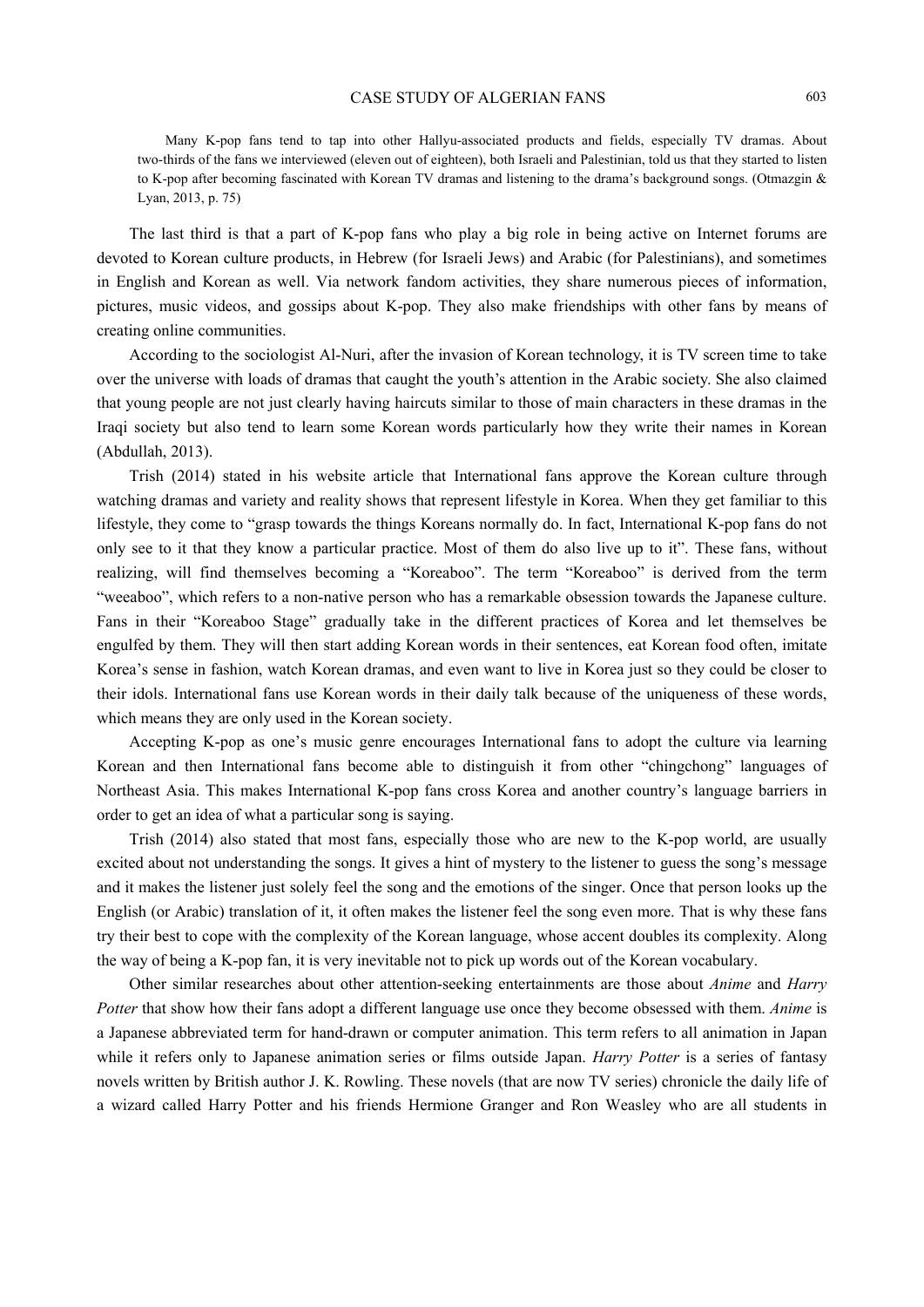Hogwarts School of Witchcraft and Wizardry. Both Japanese *Anime* and *Harry Potter* series have their own language that their fans adopt and communicate with.

Fukunaga (2006), in his study comparing between JFL (Japanese as a Foreign Language) students who watch *Anime* and those who do not, highlighted that "Anime students" seem to be open to Japanese language and culture and its subcultures before starting classes. "In Japanese class, anime students put their prior knowledge to use while they gain new knowledge of vocabulary, grammar, writing systems, and culture" (Fukunaga, 2006, p. 215). Students who are used to listening to Japanese obtain accurate pronunciation. "Young adults in the United States learning Japanese motivated by anime and its subcultures and Japanese audiences of a South Korean TV drama studying Korean indicate the beginning of an alternative version of globalization and multiculturalism" (Fukunaga, 2006, p. 221).

Anime fans seem to be influenced not only in their tastes but also in how they perceive language. Terms in *Anime* become a mutual communicative base for International fans. "Like any community bound together by common interests, we adopt jargon words that only really have meaning for us. And since we're into a foreign language media, a lot of our specialised vocabulary consists of Japanese loan words" (Frog-kun, 2013, p. 2). Speaking about Anime in English makes fans use words like *kawaii* (cute), *shonen* (first year), *shojo* (virgin), *yaoi* (boys love), and *otaku* (geek), even if they do not speak Japanese.

Smith (2015) assumed that each person has their own characteristic and semantically different discourse for which they decide what knowledge others should have to participate in. For instance, a word that is so necessary to know in order to talk about *Harry Potter* is a "Muggle". The latter refers to a person who is not from a magic-family and may not even know that magic exists. "In this case, the discourse I will be talking about is a Harry Potter fan. This discourse has its own language, beliefs, practices, etc." (Smith, 2015, p. 4).

## **Methodology**

#### **Sample and Data Collection**

The participants selected to accomplish this study are 139 Hallyu fans in the Algerian society. These participants are members in the Facebook group "DZ KPOPERS MENTAL HOSPITAL". This group includes more than 20.000 fans from all over Algeria, which offers an advantage for undertaking a national study rather than a regional one. The questionnaire was posted on the Facebook group and 160 members responded to it. However, after reviewing answers, 21 non-valid answers were eliminated in order to only work with reliable data. Algeria is located in the North-West of Africa and its population has the ability to learn and speak many languages fluently and eloquently along with Algerian Arabic as their mother tongue. "Algeria was a place of invasion and a crossroad of civilizations that made the linguistic plurality reign among its speakers since antiquity" (Chami, 2009, p. 385). Participants who understand English work best with this study because Hallyu is a Korean-English culture with a "double-language" impact that appears more notably on people who understand English and practice it in conversations. The sample includes fans who are keeping up with K-pop and K-drama for more than one year in order to detect traits that are more influential. Their age starts from 18; adult fans are fully-grown and having their language use changed shows that this influence is serious since they know well what conversational language change means and that it is a change for a linguistic purpose and not just for fun as younger people may think.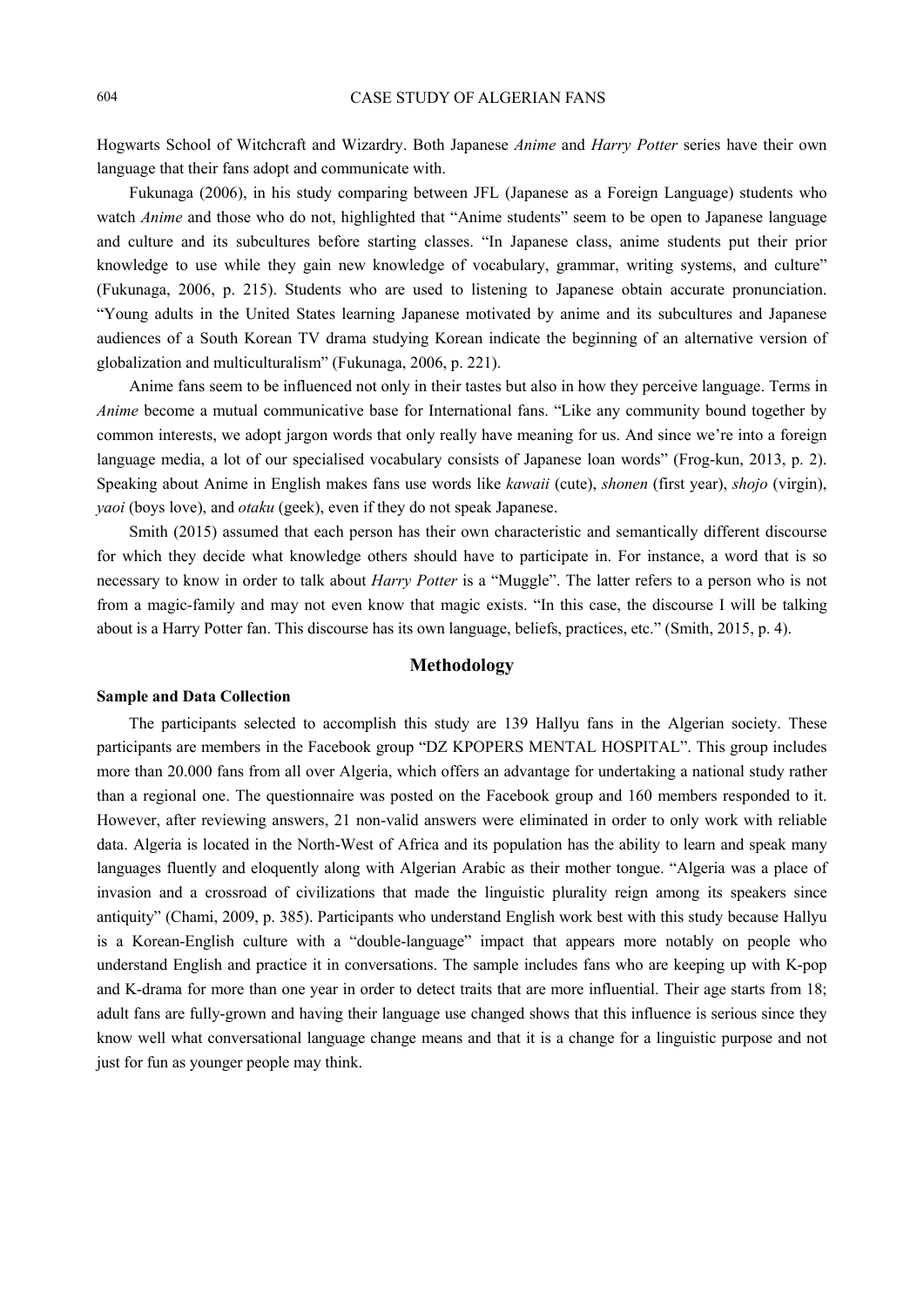## **Method and Data Analysis**

Data analysis was accomplished by means of questionnaire that is a fundamental instrument which helps to reach the objective of this study using both open-ended and closed-ended questions. The researcher designed the questionnaire based on her daily observation on pals' interactions in Algeria and after analyzing International fans' attitude towards the Korean Wave via Social Networking Sites (SNS). Twenty-nine questions were designed on Google Docs, which processed and calculated data for results. Two associate doctors and one assistant doctor at English Department, at Yarmouk University, validated this questionnaire.

# **Findings and Discussion of the Study**

This analysis shows how the Korean Wave influences Algerian fans' conversational language and their conception of the world. The practical study presented in this chapter is undertaken in an attempt to answer the following research questions:

(1) How does Hallyu influence take place on Algerian fans' language?

(2) What are other aspects of Algerian fans' attitude towards Hallyu?

(3) How does Corpus Planning apply to Algerian fans' language?

(4) What are the developing phases through which Hallyu influence shows increasing seriousness on Algerian fans' language?

### **Data Analysis**

(1) Since when do you follow K-pop and K-drama? (Write the year exactly)



*Figure 1.* The year when participants started following K-pop and K-drama.

Participants answered with numerous years when they started to watch K-pop and K-drama and followed their news. Answers that did not mention the year exactly were eliminated. One percent started in 2003, 0.8% in 2004, 2.3% in 2005, 0.8% in 2006, 3% in 2007, 8.3% in 2008, 14.3 in 2009, 16% in 2010, 7.6% in 2011, 14.4% in 2012, 10.6% in 2013, 6.1% in 2014, 5.3% in 2015, and 4.5% started in 2016 (see Figure 1).

(2) Why do you like K-pop and K-drama?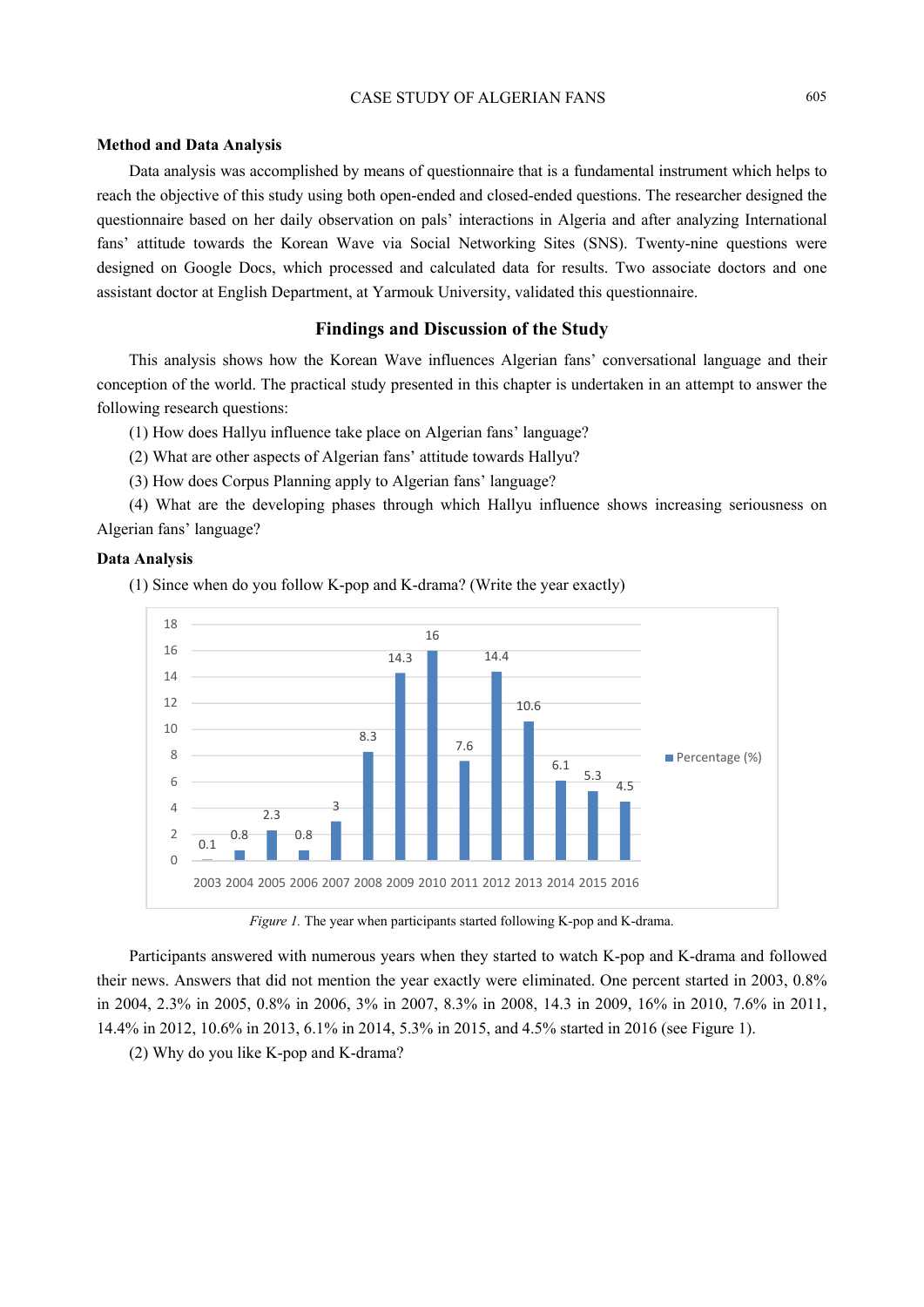

*Figure 2.* The reason why participants like K-pop and K-drama.

Results from the figure above show that 1% of participants like the Korean language, 7% like the Korean culture, 88% like both the Korean language and culture, and 4% of them like K-pop and K-drama for other reasons (see Figure 2).



(3) Do you prefer K-pop and K-drama over other foreign entertainment products?

*Figure 3.* Participants preference of K-pop and K-drama over other foreign entertainment products.

Results show that 95.5% of participants prefer K-pop and K-drama over other foreign entertainment products and only 4.5% of them indicate that these two are not their ultimate preference (see Figure 3).

(4) Do you follow Korean music and drama more than Algerian ones?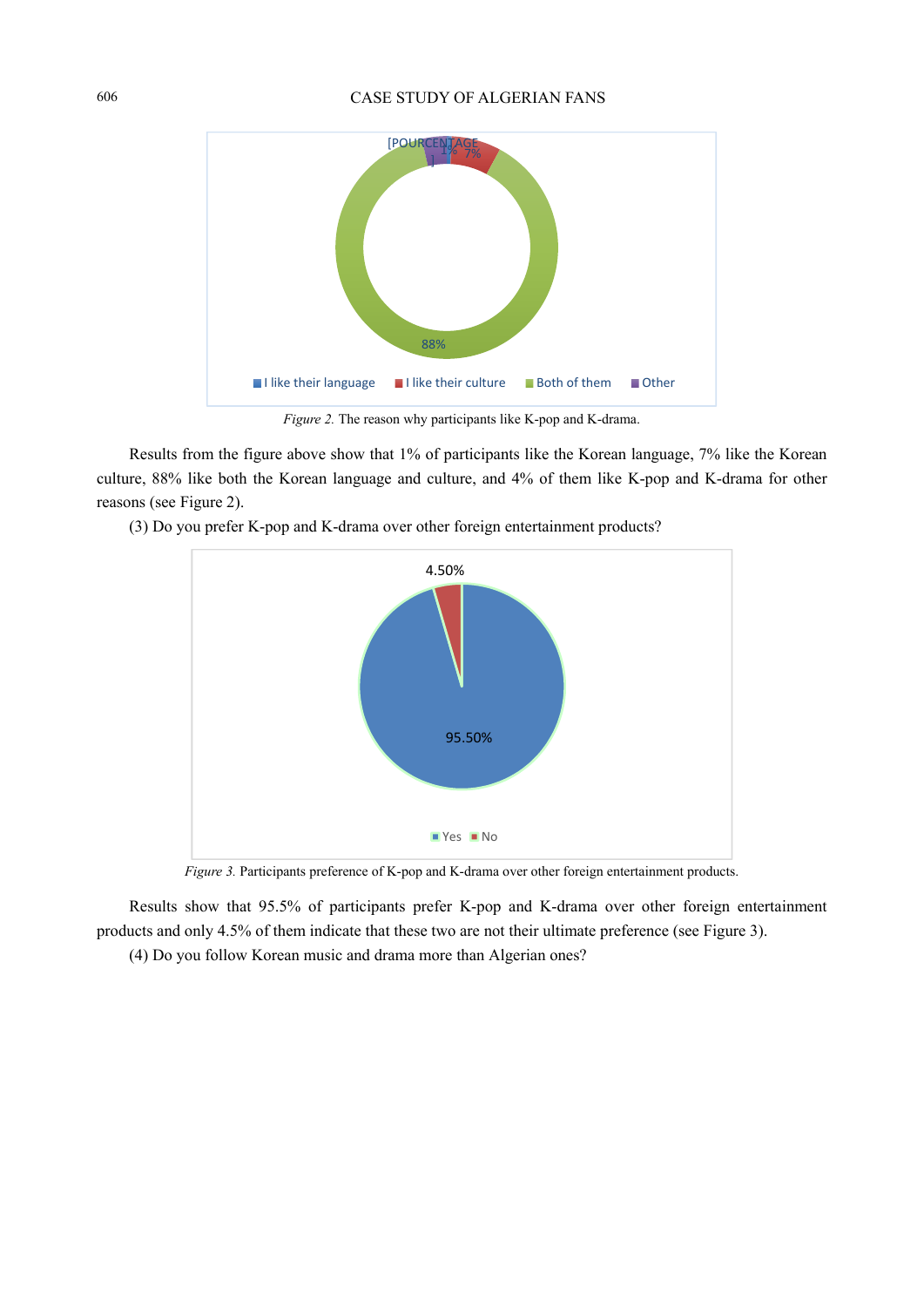

*Figure 4.* Participants preference of K-pop and K-drama over Algerian entertainment products.

The percentage of participants who prefer Hallyu entertainment products over Algerian ones is huge with 99.3%. On the other hand, only 0.7% of them prefer Algerian music and drama (see Figure 4).

(5) Do K-pop and K-drama influence you?



*Figure 5.* The percentage of Hallyu influence on participants.

The influence is common among participants with a high percentage of 98.5%. The value of participants who disagreed with Hallyu influence on them is a low one of 1.50% (see Figure 5).

(6) If yes, in terms of what?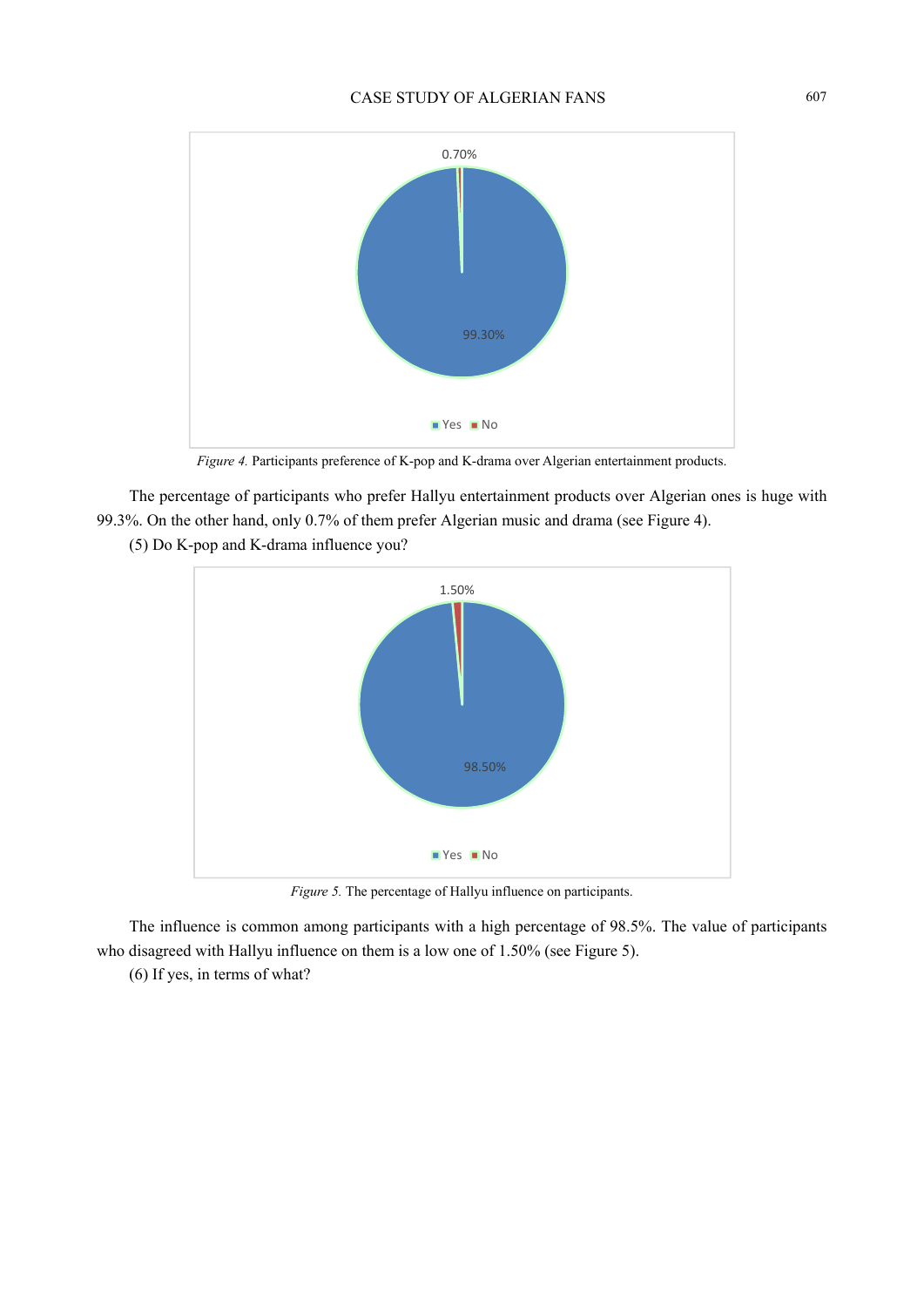

*Figure 6.* The aspect of Hallyu influence on participants.

Hallyu's influence on participants is more noticeable in terms of language with 12.10% rather than behavior with 10.60%. However, participants who reached the highest percentage of 77.3% are those who are influenced in terms of both language and behavior (see Figure 6).





*Figure 7.* Percentage of Participants' Desire to Learn Korean.

Results reveal that 97% of participants want to learn Korean while only 3% do not have a desire to do so (see Figure 7).

(8) If yes, why? Because: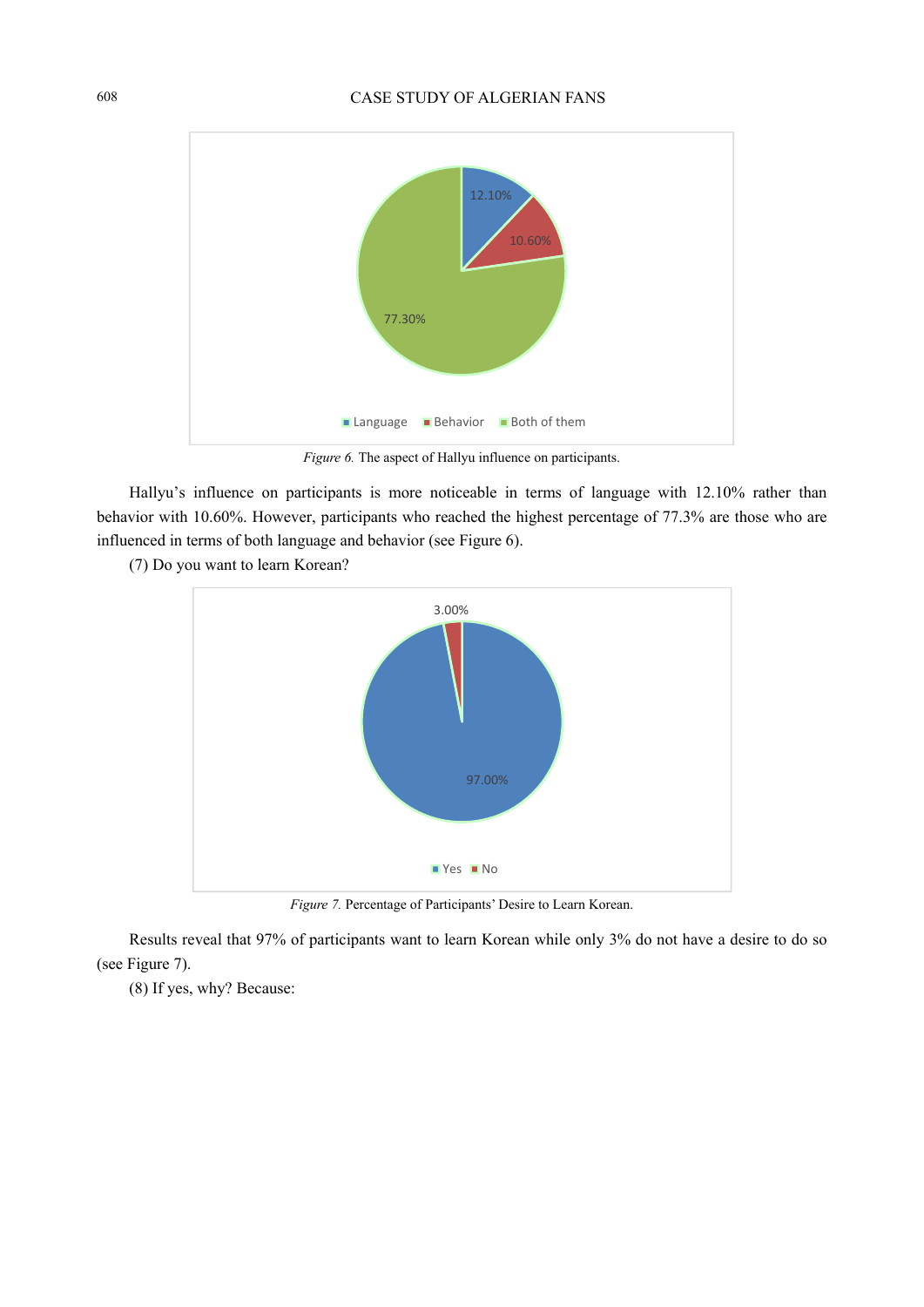

*Figure 8.* The reason why participants want to learn Korean

The graph above shows that 6.9% of participants want to learn Korean because they find it easy to learn. 19.8% of them find it expressive and 42.7%, as the majority of them, find it both easy and expressive. Thirty and half percent of them want to learn Korean for other reasons (see Figure 8).

(9) Do you use some Korean words and expressions (like "aiish") in your discourse?



*Figure 9.* The value of participants' use of Korean words in their discourse.

A value of 93.3% of participants uses Korean words and expressions in their discourse while 6.7% of them disagreed with the effectiveness of this aspect of Hallyu language influence (see Figure 9).

(10) If yes, give examples of these Korean words or expressions (With English translation).

*Aegyo*: Cute gestures with kind of baby talk that show innocence

*Ahjumma*: A honorific nickname for a woman who is at a mother age

*Ahjusshi*: A honorific nickname for a man who is at a father age

*Aigoo*: An utterance to show annoyance or frustration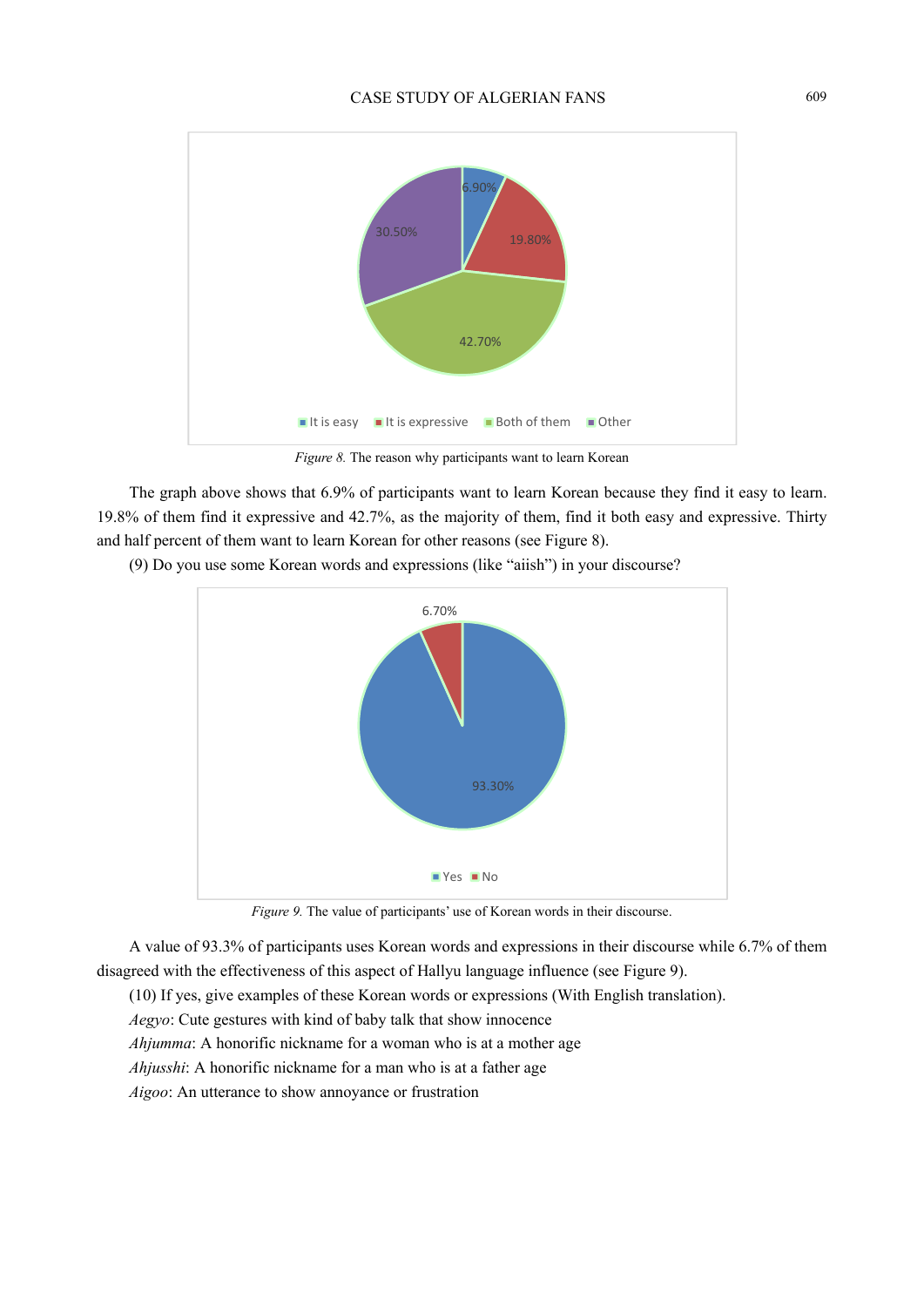*Aiish*: A meaningless utterance to show disappointment or bad reaction to something

*Ajaaja*: When a person wants to support themselves or others, they say "ajaaja!"

*Appa*: Means dad

*Andwae*: Informal way of saying "it won't happen!" or "impossible!"

*Ani/Anyo*: Informal way of saying "no" or "not at all" (as a reply to thanks)

*Annyeong*: Informal "hi"

*Babo*: Means "stupid" or "goofy"

*Bogoshipeo*: Informal "I miss you" (with no subject)

*Cheongmal*: "For real"

*Chingu*: Means "friend"

*Daebak*: A word that expresses impression with someone/something or reaction to a great victory

*Dang-yeonhaji*: Informal "of course"

*Dongseang*: Younger brother/sister

*Eodi*: Informal "where"

*Eonni*: A girl calls her older sister/friend "eonni"

*Hajima*: Informal "do not"

*Hal-abeoji*: Means grandfather

*Hul*: An utterance that expresses dissatisfaction or awkwardness

*Hwaiting*: Korean equivalent to "fighting" that is said to show support for oneself or for others (usually comes after "ajaaja!")

*Jebal*: Means "please"

*Jaljayo*: Means "sleep well"

*Jalgayo*: Literally means "go well" that signifies to "good bye"

*Jogeum*: Means a little bit of something

*Jigeum*: Means "now"

*Komawo*: Informal "thank you" (no subject)

*Kaja*: Informal "let's go"

*Krae*: Means "right" or "yeah"

*Kul*: Means "honey" and is used to express agreement on a deal or a suggestion

*Magnae*: The youngest member in a family or in a group

*Miahnae*: Informal "sorry"

*Molla*: Informal "I do not know"

*Michyeosseo*: Means "are you crazy?" (no subject)

*Nae*: In/formal "yes"

*Nan*: Means "me"

*Omma*: Means mom

*Omo*: Korean equivalent to OMG (Oh My God)

Oppa: If a girl calls a boy "oppa", he is either her older brother or her boyfriend or her close friend.

*Ppalli*: Means "quickly" or "be fast!"

*Saeng-ilchugha*: Informal "happy birthday"

*Saranghae*: Means "I love you" (no subject)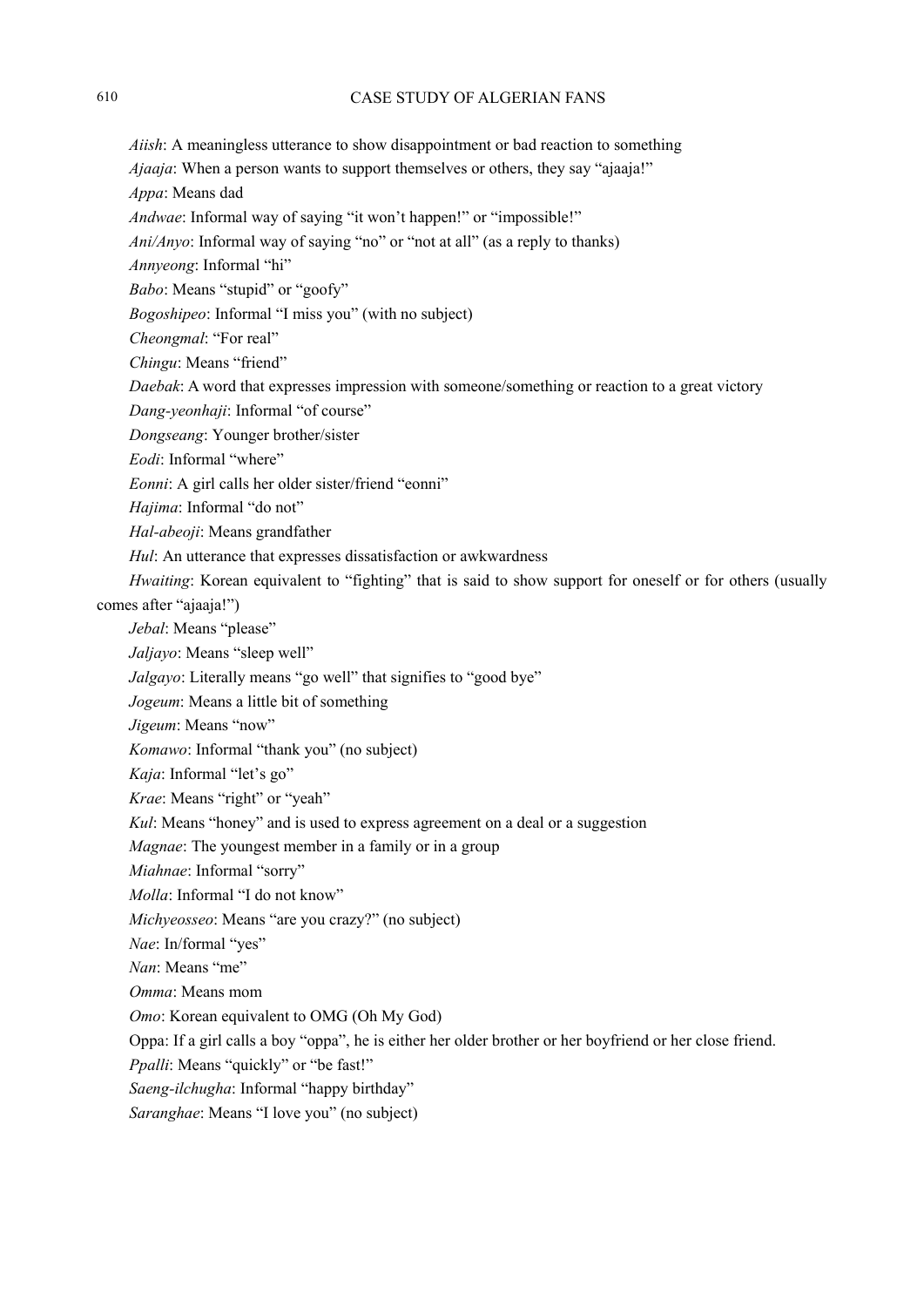*Sasaeng*: Once a fan is called "sasaeng", it means they are dangerous as they invade stars' privacy. Sasaengs are too obsessed that they are known for their ability to kidnap stars.

*Satoori*: Rural dialect spoken in South Korean countryside

*Shirheo*: In Korean, the sounds "s" and "sh" are symbolized with the same letter  $(\wedge)$ . "I do not want to" or "I dislike this" in English equals the word "shireo" in Korean.

*Tsundere*: A warm-hearted person who acts cold and charismatic from outside

*Wae*: Informal "why?"

*Yagsok*: Means "promise"

*Yeppuda*: Means "beautiful"

(11) Do you use these Korean words and expressions with?



*Figure 10.* Interlocutors with whom participants use Korean words in their discourse.

The value of participants who use Korean words with people who understand them is 34.6% while 0% of participants use these Korean words only with people who do not understand them. A value of 65.4% of participants use Korean words with both people who understand and those who do not understand them (see Figure 10).

(12) Why do you use these Korean words or expressions with people who understand them?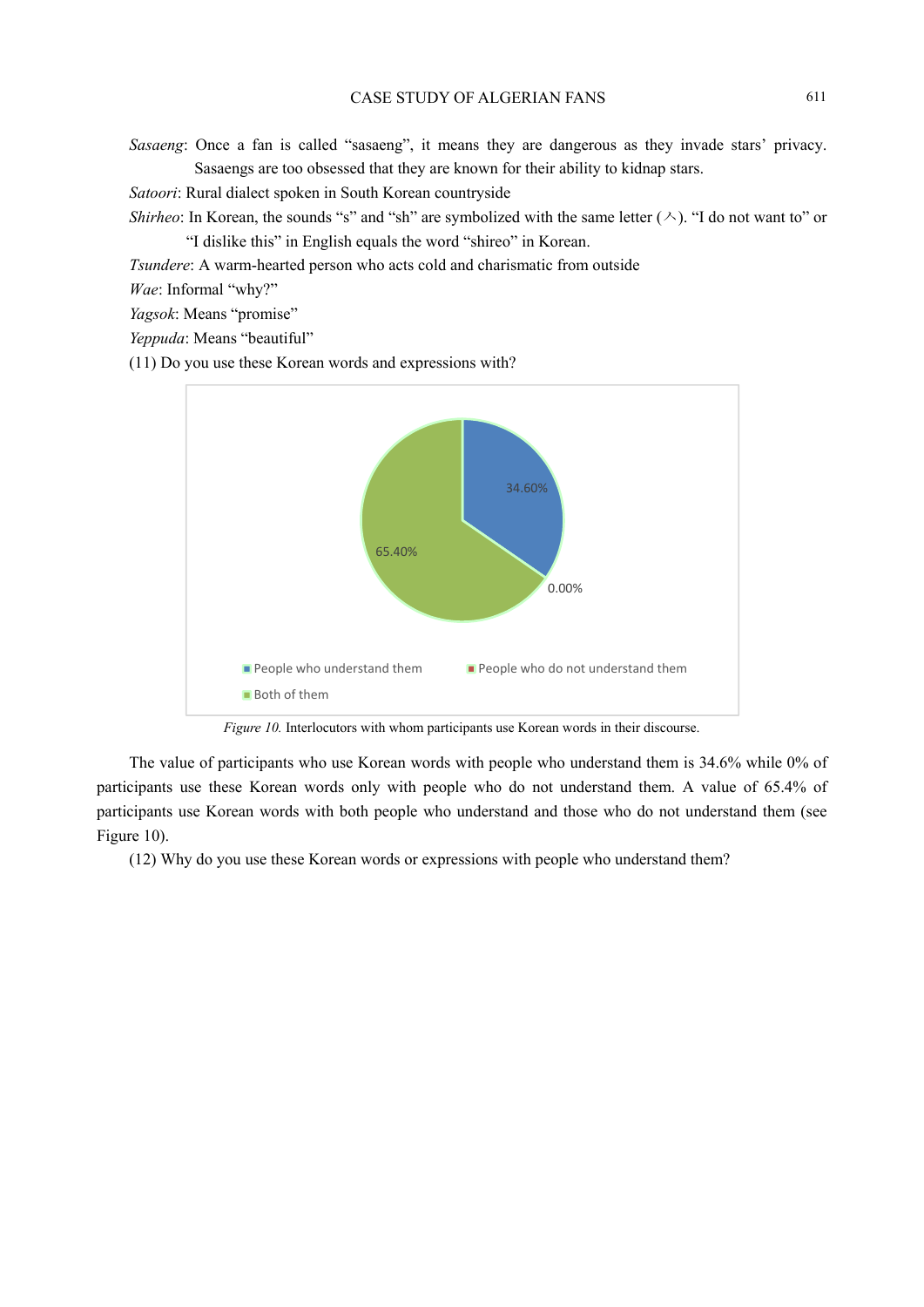

*Figure 11*. The reason why participants use Korean words with people who understand them.

Four and half percent of participants use Korean words with people who understand them because they feel more expressive using them, 11.3% use them because they feel more into Korean culture, 9% use them in order to practice the Korean language, and 17.3% use Korean words as a code between them and their pals. Eventually, more than half of the participants with a percentage of 57.9% use Korean words for all the previously mentioned reasons (see Figure 11).

(13) Why do you use these Korean words or expressions with people who do not understand them?



*Figure 12.* The reason why participants use Korean words with people who do not understand them.

The majority of participants with a percentage of 56.6% revealed that they unconsciously use Korean words in their speech with people who do not understand them, 18.9% of them feel more expressive using them, and 24.6% sometimes use them unconsciously and sometimes use them when they find them more expressive (see Figure 12).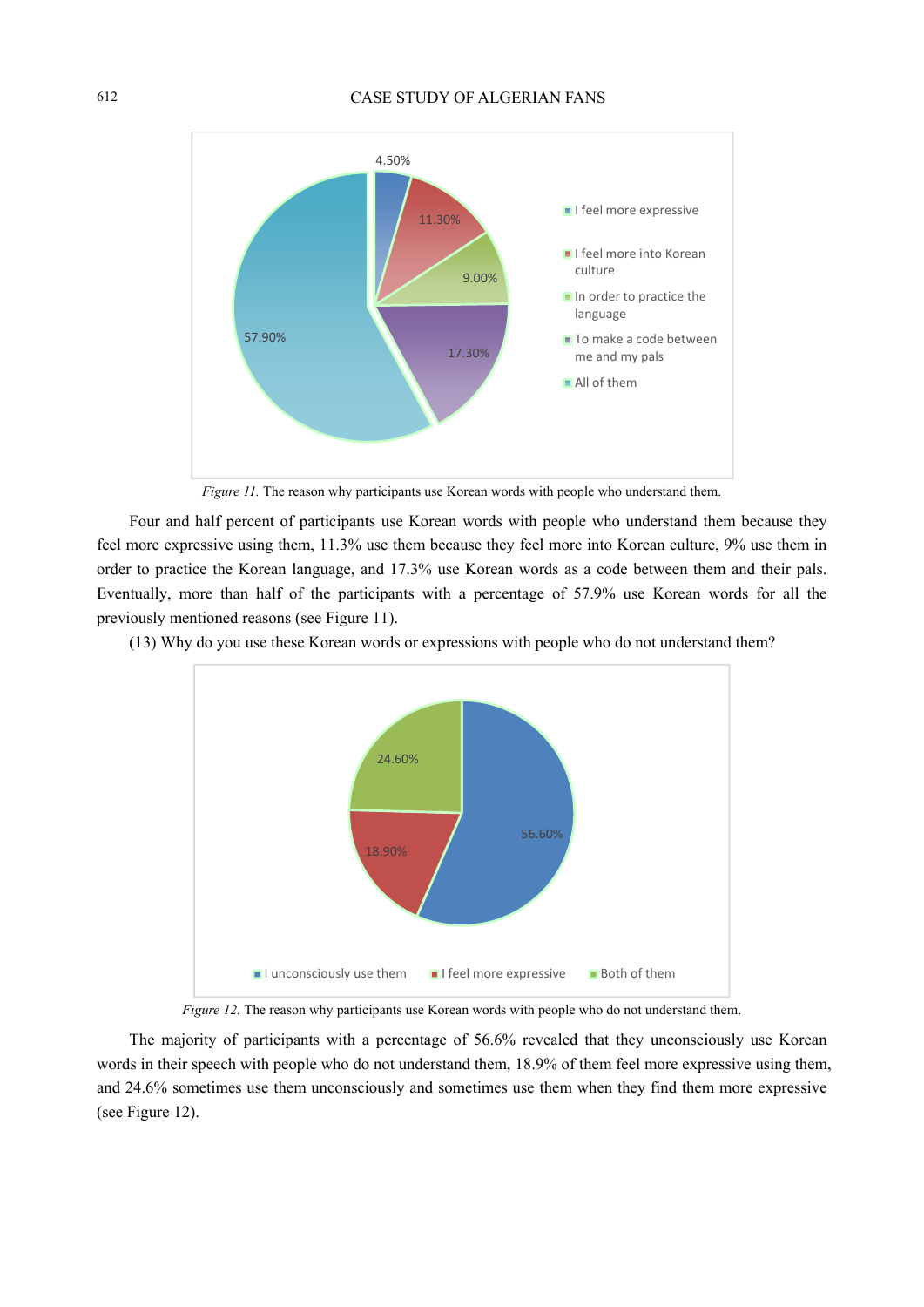

(14) Do you write in Korean (either Romanization or Hangul) on social media?

*Figure 13.* The Percentage of Participants' Posts in Korean on Social Media.

A value of 73.9% of participants agreed that they share posts on social media in Korean and 26.1% of them disagreed with sharing their posts in Korean (see Figure 13).

(15) Do you send SMSs in Korean to your pals?



*Figure 14.* The value of participants who send SMSs in Korean to their pals.

The figure above shows that 70.9% of participants send SMSs in Korean to their pals while only 29.1% of them do not do so (see Figure 14).

(16) If yes, how often?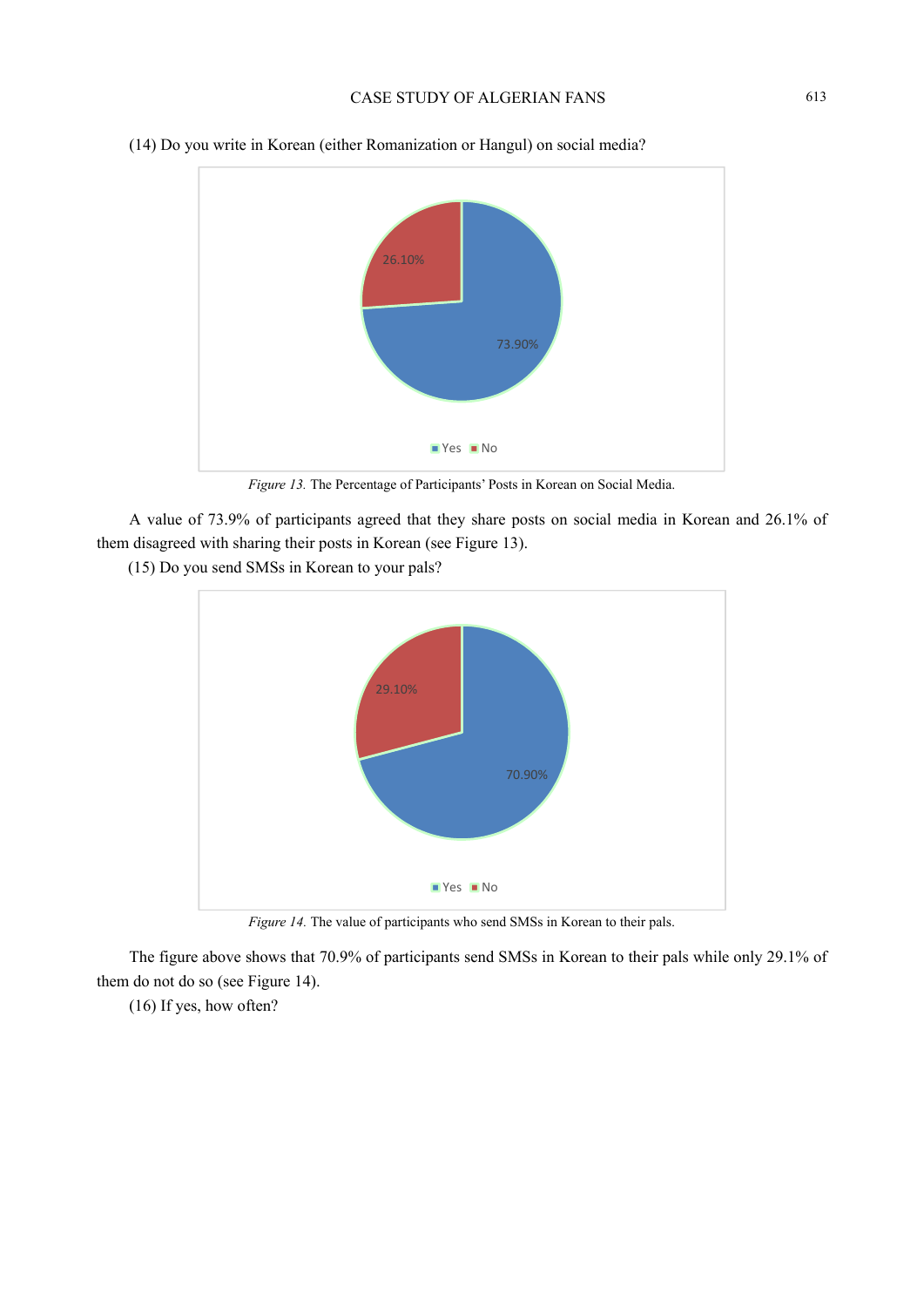

*Figure 15.* Frequency of participants sending SMSs in Korean to their pals.

A value of 28.3% of participants rarely, 55.7% of them sometimes, and 16% of them often sends SMSs in Korean to their pals (see Figure 15).

(17) Do your pals reply to your SMSs in Korean, too?



*Figure 16.* The value of participants receiving replies to their SMSs in Korean.

The percentage of participants who receive replies in Korean from their pals is 70.2% and 29.8% of them do not (see Figure 16).

(18) If yes, how often?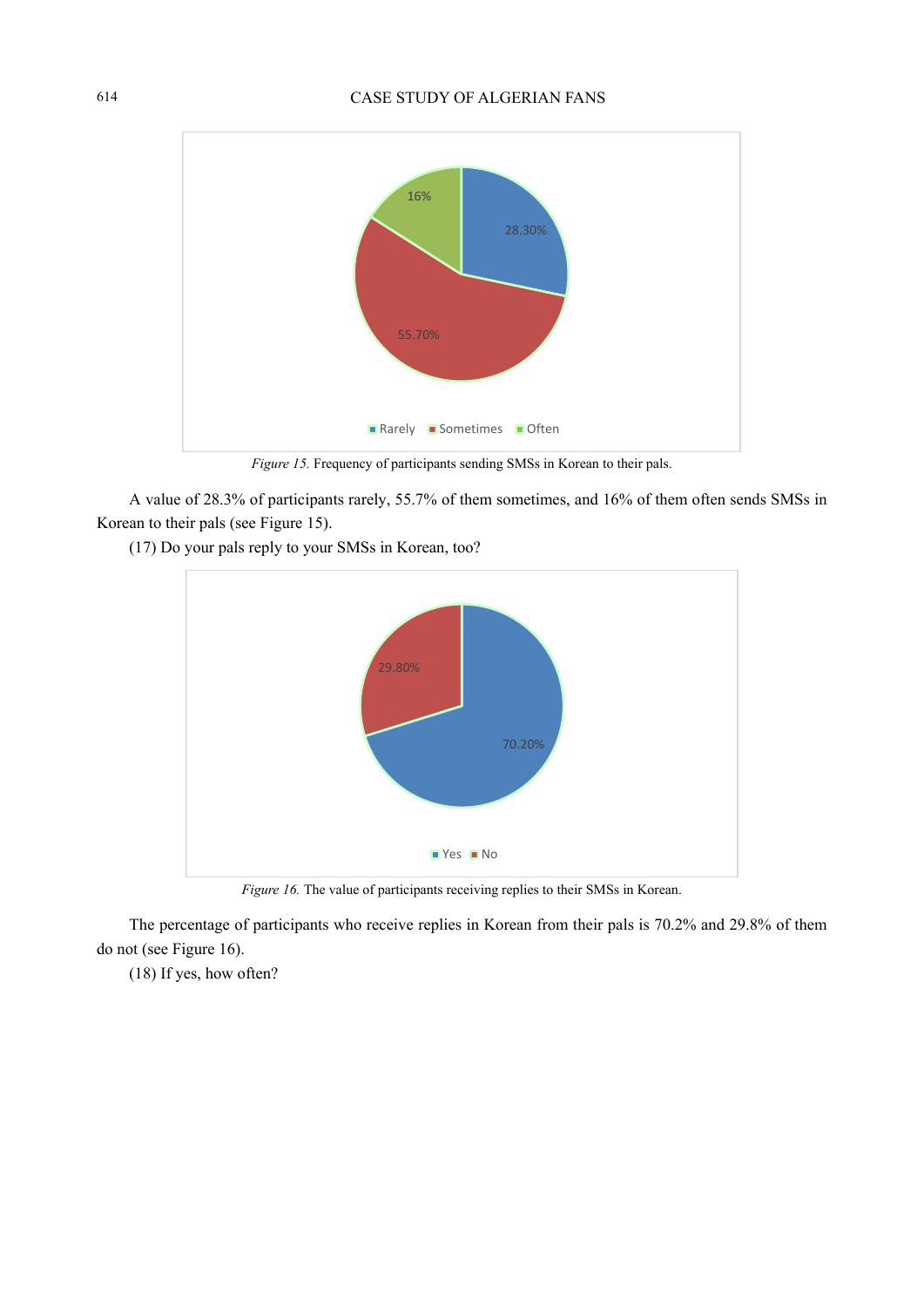

*Figure 17.* Frequency of participants receiving replying SMSs in Korean from their pals.

Thirty seven percentage of participants rarely, 45% of them sometimes, and 18% of them regularly receive replying SMSs in Korean from their pals (see Figure 17).

(19) Do you write random thoughts in Korean?



*Figure 18.* The percentage of participants writing random thoughts in Korean.

The percentage of participants who write random thoughts in Korean is a high one with 61.4% whereas 38.6% is the percentage of participants who do not do so (see Figure 18).

(20) If yes, how often?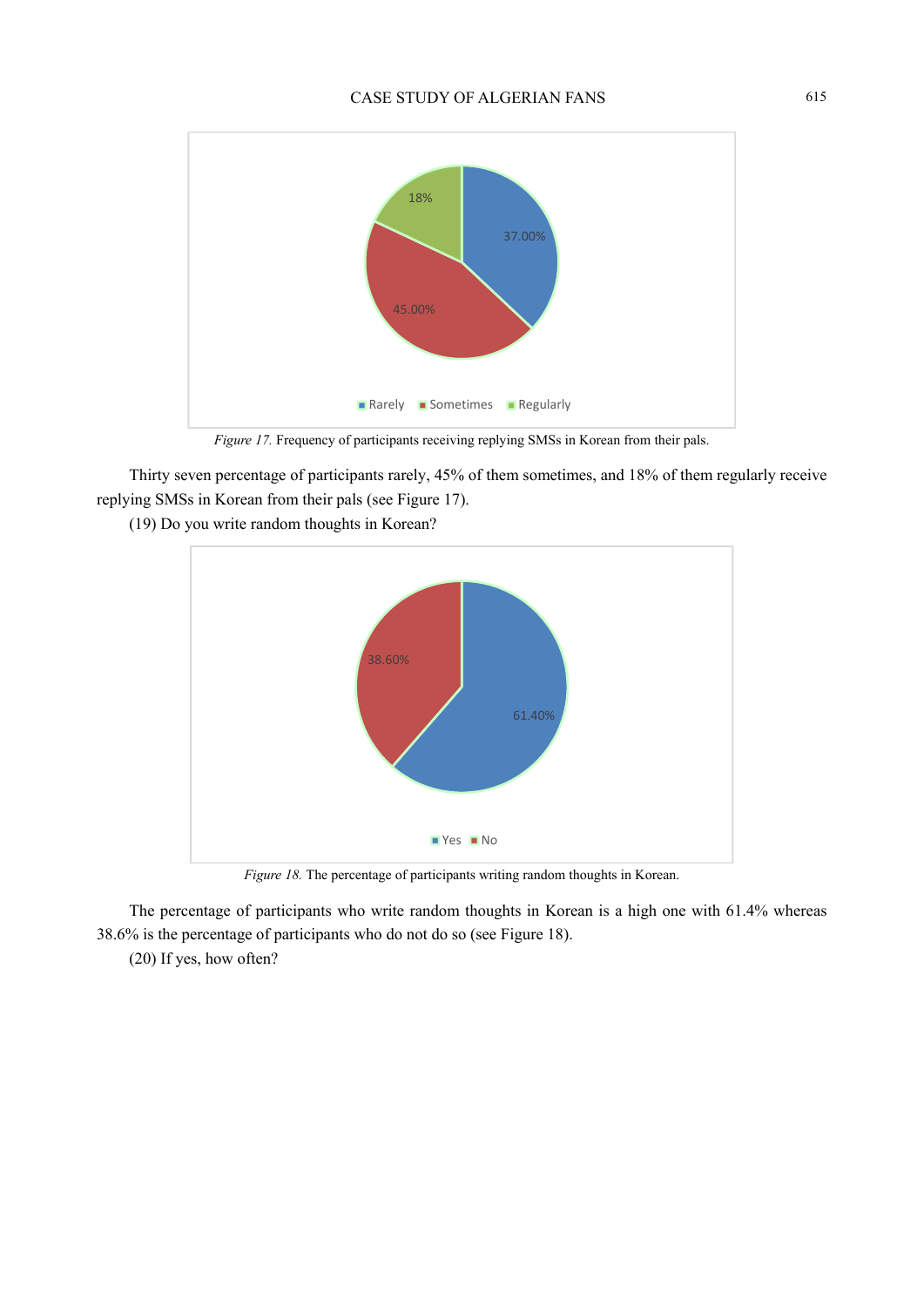

*Figure 19.* Frequency of participants writing random thoughts in Korean.

33.3% of participants rarely, 46.2% of them sometimes, and 20.4% of them regularly write random thoughts in Korean (see Figure 19).

(21) Do you use translated sayings and proverbs from Korean culture into your discourse?



*Figure 20.* The value of participant's use of translated sayings and proverbs from Korean culture into their discourse.

The majority of participants with a percentage of 64.1% do not use translated sayings and proverbs from Korean into their discourse and 35.9% of them take translated Korean proverbs and sayings in order to use them in their daily discourse (see Figure 20).

(22) If yes, can you write some of these sayings and proverbs?

Participants who use some common sayings and proverbs that they learned from K-pop and K-drama in their discourse shared some examples as follows:

*Even if you know the way, ask one more time.* 

A person has to make sure of everything even things they know well in order not to regret not asking or making sure.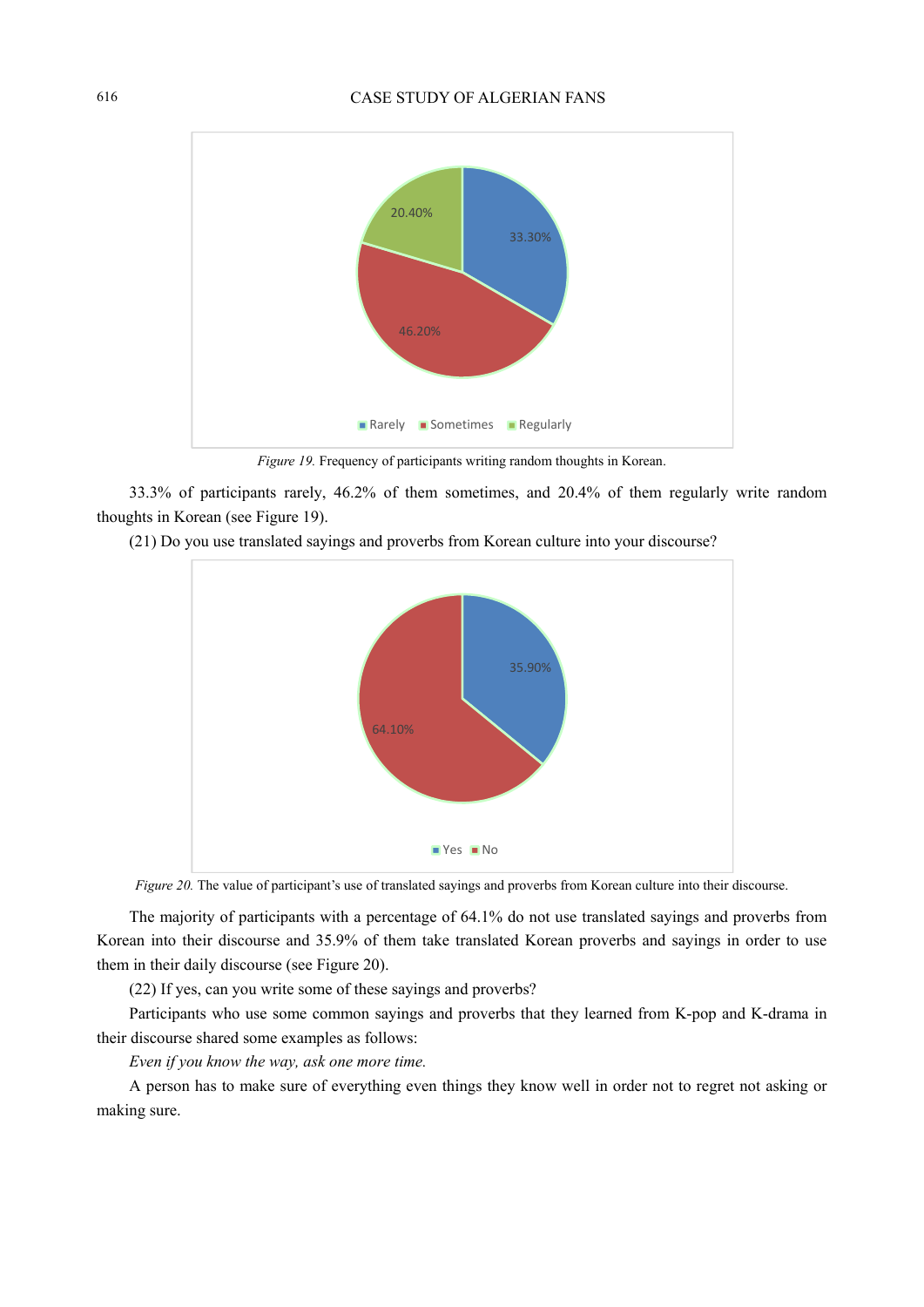*Confidence is as a paper; if it is wrinkled, it cannot be smooth again.* 

If people lost confidence in someone or something, it is so hard, if not impossible, to regain it.

*If you do not walk today, you must run tomorrow.* 

Starting a work or an activity early does not require rapidity. Yet, if a person lets everything till the last minute, slowing down might not be the best decision for them.

*Beauty is in the eye of the beholder.* 

Another way to convey this meaning is "There is beauty in everything. But not everyone can see it". *People does not need reasons, they just want someone to punish.* 

Koreans say this proverb for instance, when an employer in a company is punished for a huge workplace mistake instead of the biggest responsible for it, that could be the director. The latter is not punished because of his power.

*When there is a will, there is a way. Rome was not built in a day.* 

This saying means if someone wants to have a marvelous thing (like Rome), he or she has to find the way to get it; that is hard work.

*Starting is the half.* 

The beginning of almost everything is the hardest. However, after the beginning, the job gets easier to finish.

*In the end of hard work happiness comes.* 

Earning something with hard work feels happier than earning it easily.

*Do not throw diamonds before pigs.* 

Giving someone something that they do not know its value is just like throwing diamonds in front of pigs.

*Be happy no matter what happens!* 

This saying means to have faith and believe in destiny. Faith is what makes a person happy despite all the hardships.

(23) Do you use inside jokes related to K-pop/K-drama that only you and your pals could understand?



*Figure 21.* The value of participants' use of inside jokes related to K-pop/K-drama that only they and their pals could understand.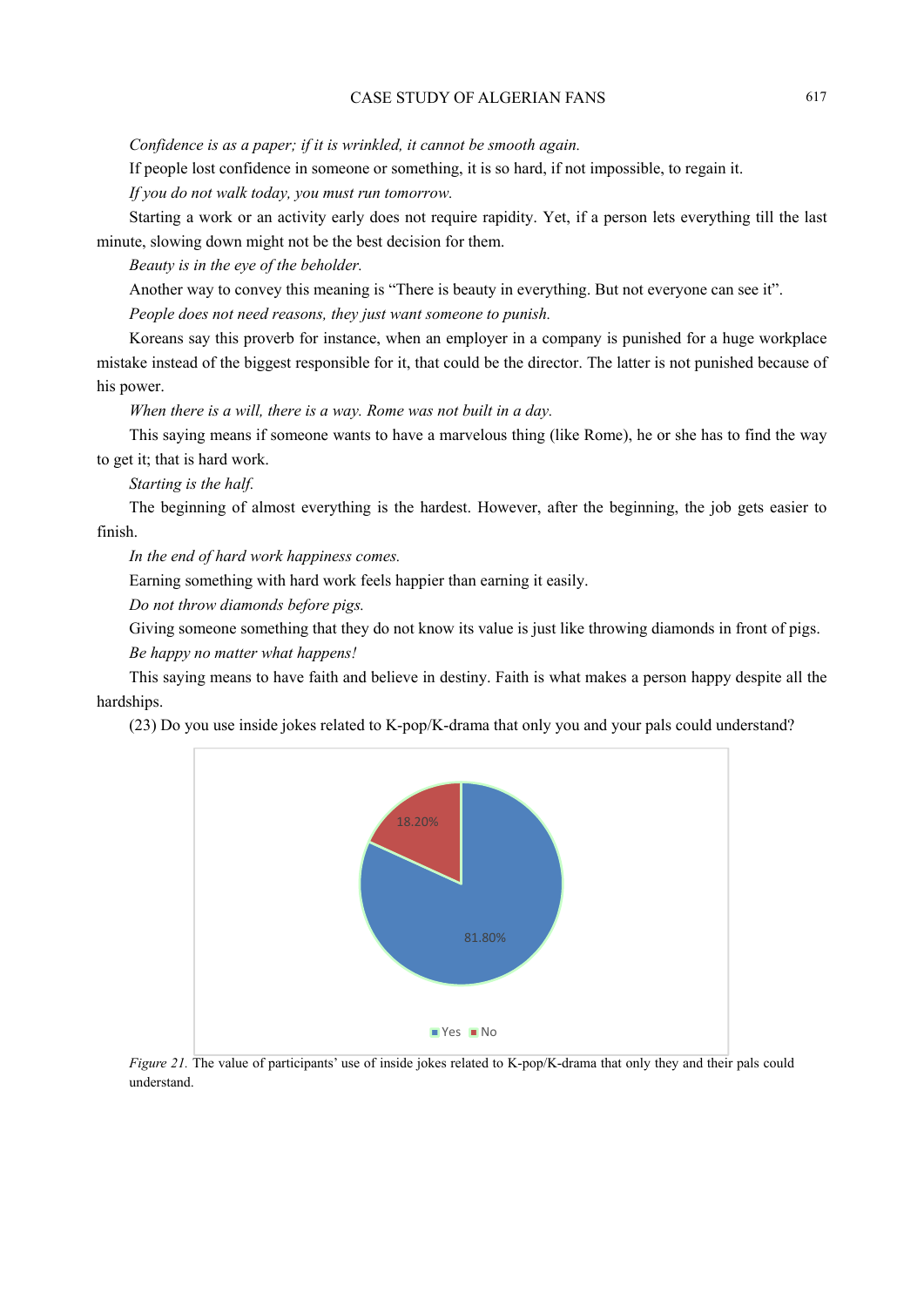The percentage of participants who use inside jokes from inside their fandom that only they and their pals could understand is 81.8% while only 18.2% of them do not use inside jokes (see Figure 21).

(24) If yes, give examples in sentences.

Participants gave examples as follows:

*Dirty water* 

Fans use this expression to refer to someone's spit taken from BTS J-Hope's speech.

*Strong power thank you!* 

BTS RM (who speaks English fluently) created this expression as an attempt to make fun while trying to translate his fellow members' thankful words for fans.

*Infires man* 

This expression is BTS Suga's mispronunciation of the word "inspires". Fans use this expression to refer to something very inspiring that it could put someone's brain on fire.

*Jungshook* 

This term was inspired from BTS Jungkook's shook face and is used to react to something astonishing. *Yehet* 

EXO Sehun uses this term when he is happy or to show satisfaction. His fans also use it to express their happiness.

*You got no jams* 

The word "jam" in English sounds like the word "jaem" (fun) in Korean. It is taken from BTS RM's speech to refer to a boring person.

*Hey! Stahb it* 

This expression is BTS's Jin's wrong pronunciation of "stop it" that fans use it as an inside joke.

*Do You Like Messi?* 

This question is taken from the K-drama "Weight Lifting Fairy". Fangirls use it to show their interest in the preferences of the person they like.

*Michosseo, ddorasseo, yagmogonianaega?* 

This question literally means "Am I crazy, freak, or do I take drugs?". It is taken from the K-drama "The Heirs" and is used when a person is asked to do something they totally reject to do or something that is shameful for them.

(25) Do you name your phone contacts in Korean?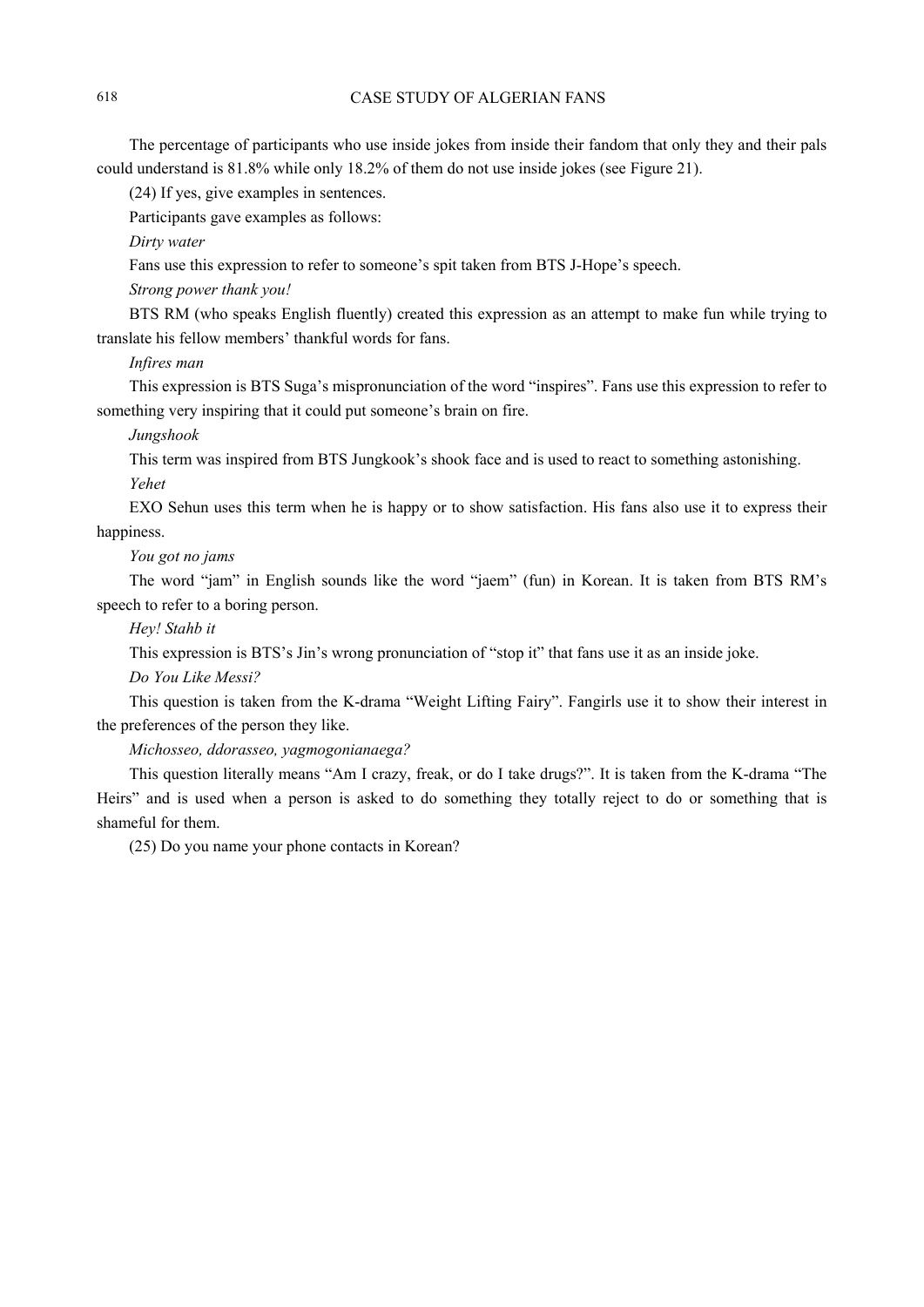

*Figure 22.* The value of participants naming their phone contacts in Korean.

The percentage of participants who name their phone contacts in Korean is higher with 63.6% than the percentage of participants who do not do so with 36.4% (see Figure 22).

(26) Are there any English words that you use only when talking about K-pop/K-drama?



*Figure 23.* The value of participants' use of English words that they use only when talking about K-pop/K-drama.

Ninety four percentage of participants use English words that are only used when talking about K-pop and K-drama while only 6% of them do not have this feature in their language (see Figure 23).

(27) If yes, give examples.

*All-kill*: A song is an "all-kill" if it is on top of all major charts in Korea.

*Bias*: Most loved member in a group.

*Bias wrecker*: The second most-loved member in a group who may take the first place instead of the actual bias.

*Comeback*: A K-pop single artist's or a group's new album is called "comeback".

*Comeback Show*: The group's or artist's live show where they perform their new songs as their comeback. *Concept*: Means the outfit or look that goes with the theme of each album.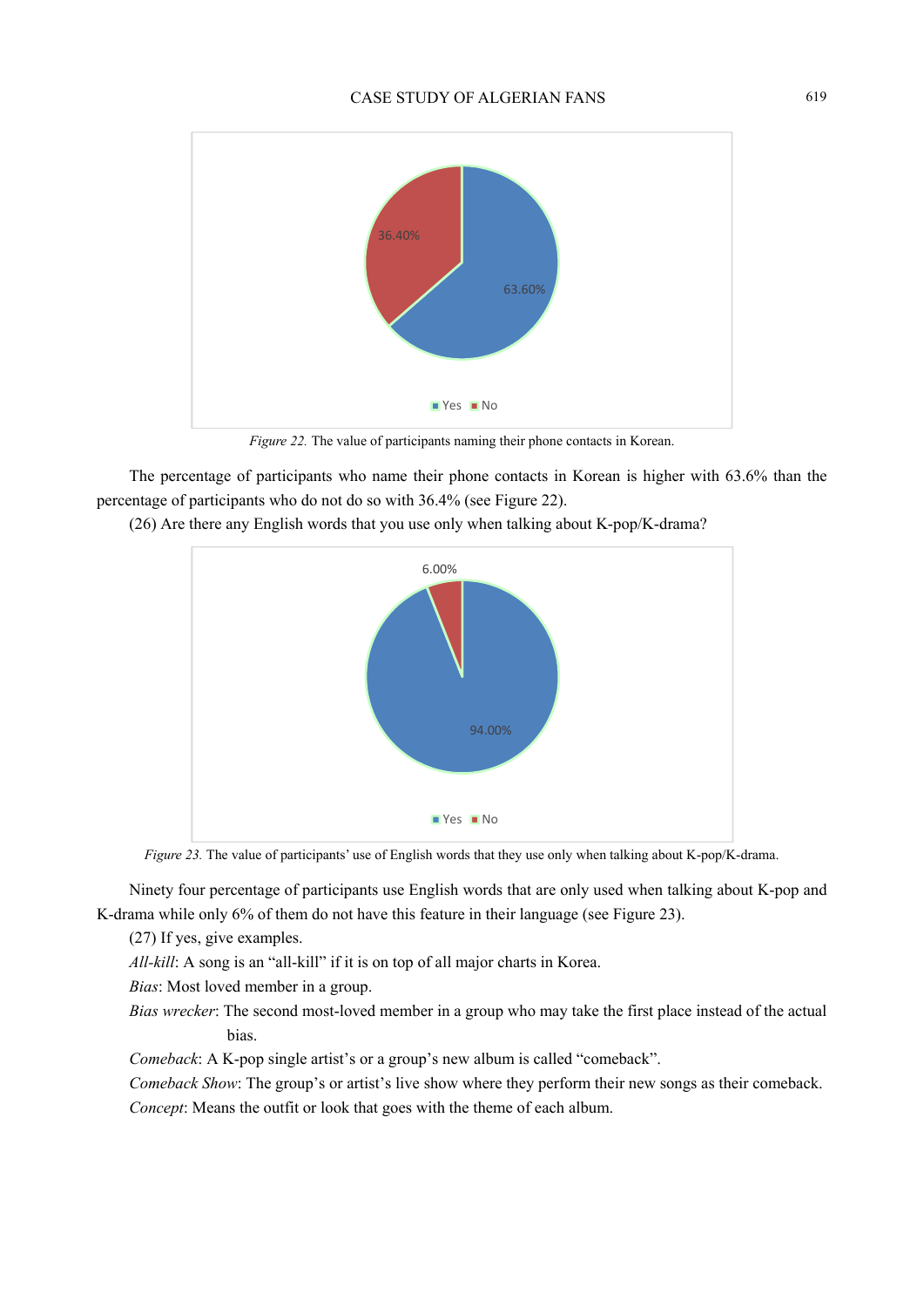*Drama*: Participants only refer to K-dramas in general by saying "drama". They call other series.

- *Fan Chants*: Mixed melodies with backing vocals that fans sing along with the performance they attend. Fans also shout out the band members' names with melody as a fan chant.
- *Fan Service*: Anything stars do that is pleasant for fans, even if it is not relevant to the show.
- *Fanboy and Fangirl* (noun and verb): A boy/girl fan who has passionate emotional attitude towards their bias. A girl fangirls or a boy fanboys by complementing their biases in a dramatic behavior.
- *Fandom*: A love group of fans dedicated to an idol group or an actor/ess in order to support them, unconditionally.
- *Fansite*: K-pop idols create fansites where they can make contact with their fans like Fancafe.
- *Flower boy:* A cute and innocent boy who is metaphorically referred to as "a flower".
- *Golden Maknae*: The Maknae of the group is the youngest among members. A Maknae is called "golden" when they are multi-talented in addition to their good looks.
- *Hyung Line*: The oldest members in a group who are almost peers.
- *Leader*: This position is usually given to the oldest member in a group but is occasionally given to the first member who joined the group or the member who speaks English fluently.
- *Main vocal*: Refers to the lead vocalist in a group who sings the chorus or sings most parts of the group's song.
- *Main dancer*: The group's lead dancer who performs the most difficult parts of the choreography in the center.
- *Maknae Line*: The youngest members in a group who are nearly at the same age.
- *MAMA*: Refers to M(usic)net Asian Music Awards. The latter is a huge music award show where many awards are given once in a year.
- *Netizen*: Daily Internet users who notice everything stars do and are big critics.
- *OST*: Original Sound Track of a drama.
- *OTP*: Stands for "One Top Pairing" which denotes a fan's favorite ship of two male members according to how nice they are to each other.
- *Rookie*: A newbie idol/actor or idol group.
- *Selca*: Abbreviation for "Self-camera" meaning "selfie".
- *Skinship*: Only Koreans and Hallyu fans use this term to refer tophysical contact.
- *Stan*: This was inspired from Eminem's song "Stan" that talks about his passionate fan named Stanley. A "Stan" is a passionate fan and is used as a verb, too.
- *Trainee*: Before becoming an idol, a person must be a trainee for more than four years in K-pop industry.
- *Trash*: A fan is called a group's trash if they cannot choose their best member because they love all members. This word is not derogatory only in K-pop world.
- *V Line*: V-shaped jaw line.
- *Virus*: A person who spreads happiness and joy.
- *Visual*: Also known as "the face of the group". It refers to the most handsome/beautiful member in the group.
- (28) Does Korean pronunciation of English sounds influence yours?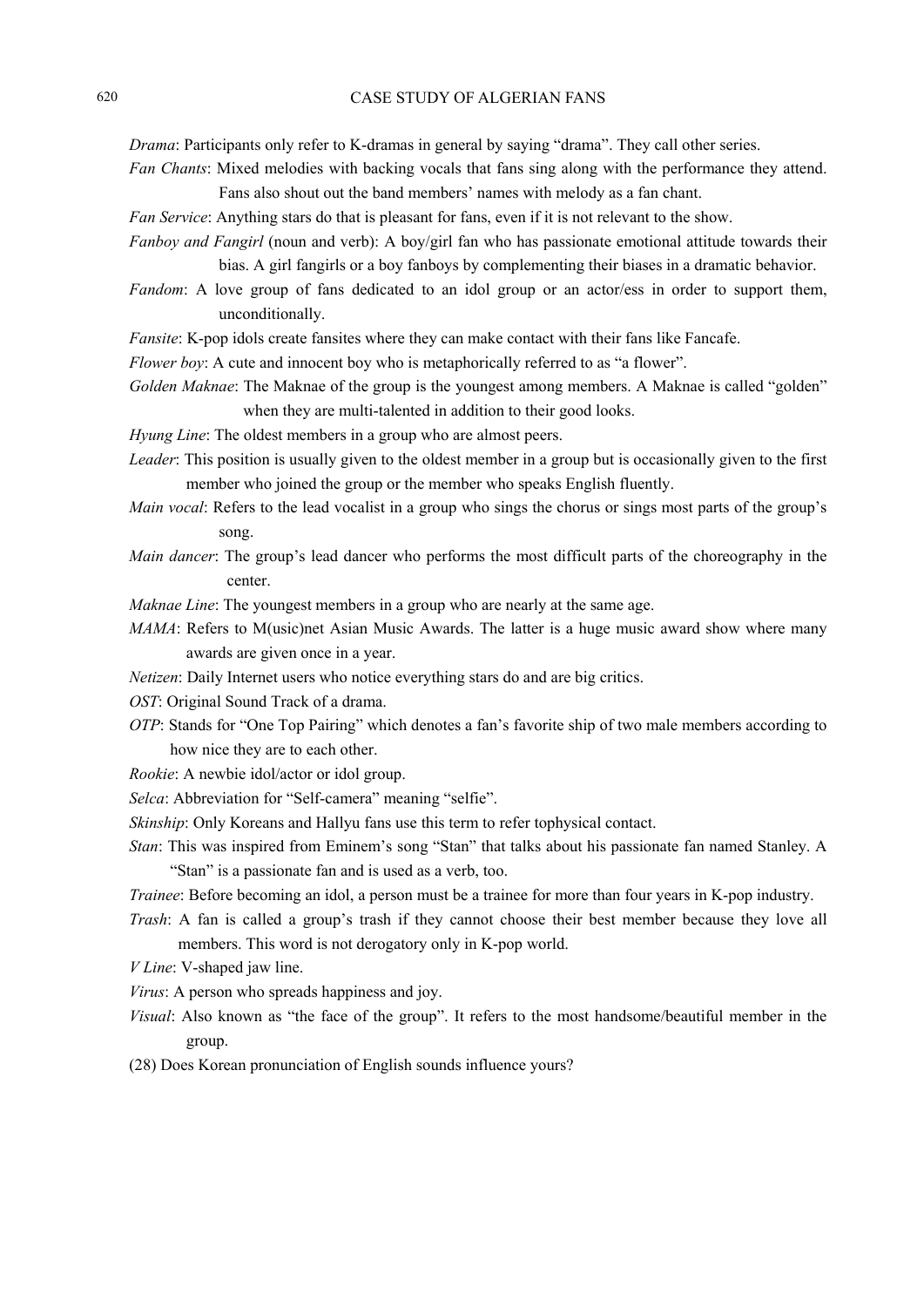

*Figure 24.* The percentage of Korean pronunciationof English sounds influence on participants' pronunciation.

A value of 17.2% of participants strongly disagrees, 33.6% of them disagree, 37.3% of them agree, and 11.9% of them strongly agree with the influence of Korean pronunciation of English sounds on their pronunciation (see Figure 24).

(29) If yes, give examples of English words that you pronounce with a Korean pronunciation (write changed consonants/vowels).

Words in the first colon of the table below are the most frequent ones and other examples are similar ones that participants mentioned in their answers (see Table 1). Changed sounds are:  $\frac{F}{-\frac{p}{\lambda}}$ ,  $\frac{z}{-\frac{3}{\lambda}}$ ,  $\frac{r}{-\lambda}$ ,  $\frac{r}{-\lambda}$ ,  $/\nu$ / $\rightarrow$ /b/, /θ/ $\rightarrow$ /s/, /s/ $\rightarrow$ / $\int$ /, /l/ $\rightarrow$ /r/ (ps. These sounds are not always changed).

## Table1

| Word         | Original pronunciation | Other similar examples                                                                                                |
|--------------|------------------------|-----------------------------------------------------------------------------------------------------------------------|
| Coppi        | Coffee                 | Pantasy (fantasy) pone (phone), pamily (family), ply (fly), tropy (trophy), pood (food),<br>pault (fault)             |
| Excujime     | Excuse me              | Pija (piza), Mujik Awadeu (Music award), jombi (zombi)                                                                |
| Led Belbesh  | Red Velvet             | Lap (rap), lomantic (romantic)                                                                                        |
| Lifeu        | Life                   | talkeu, cakeu, hearteu, wifeu, snakeu, faceu, concerteu, Englichspeakeu, kisseu, big<br>bosseu, juiceu                |
| Ribe         | Live                   | Maknaerine (maknae line)                                                                                              |
| Lobe         | Love                   | Ober (over), bery (very), main bocal (main vocal), bampire (vampire)                                                  |
| Mish you     | Miss you               | Shister (sister), dresh (dress), shee you (see you), Shinderella (Cinderella), takshi<br>(taxi), Shuperman (Superman) |
| Psychopasseu | Psychopath             | Sree (three), shee-srough (see-through)                                                                               |

*Examples of Pronunciation of Some English Sounds* 

#### **Findings and Discussions**

Participants' answers show that the rise of the Korean Wave took place in 2008 when the channel Korea TV aired K-pop and K-drama with Arabic subtitles. Figure 1 shows another rise in 2012, which is the year when PSY's Gangnam Style broke global records and was the first music video to reach one billion views on YouTube.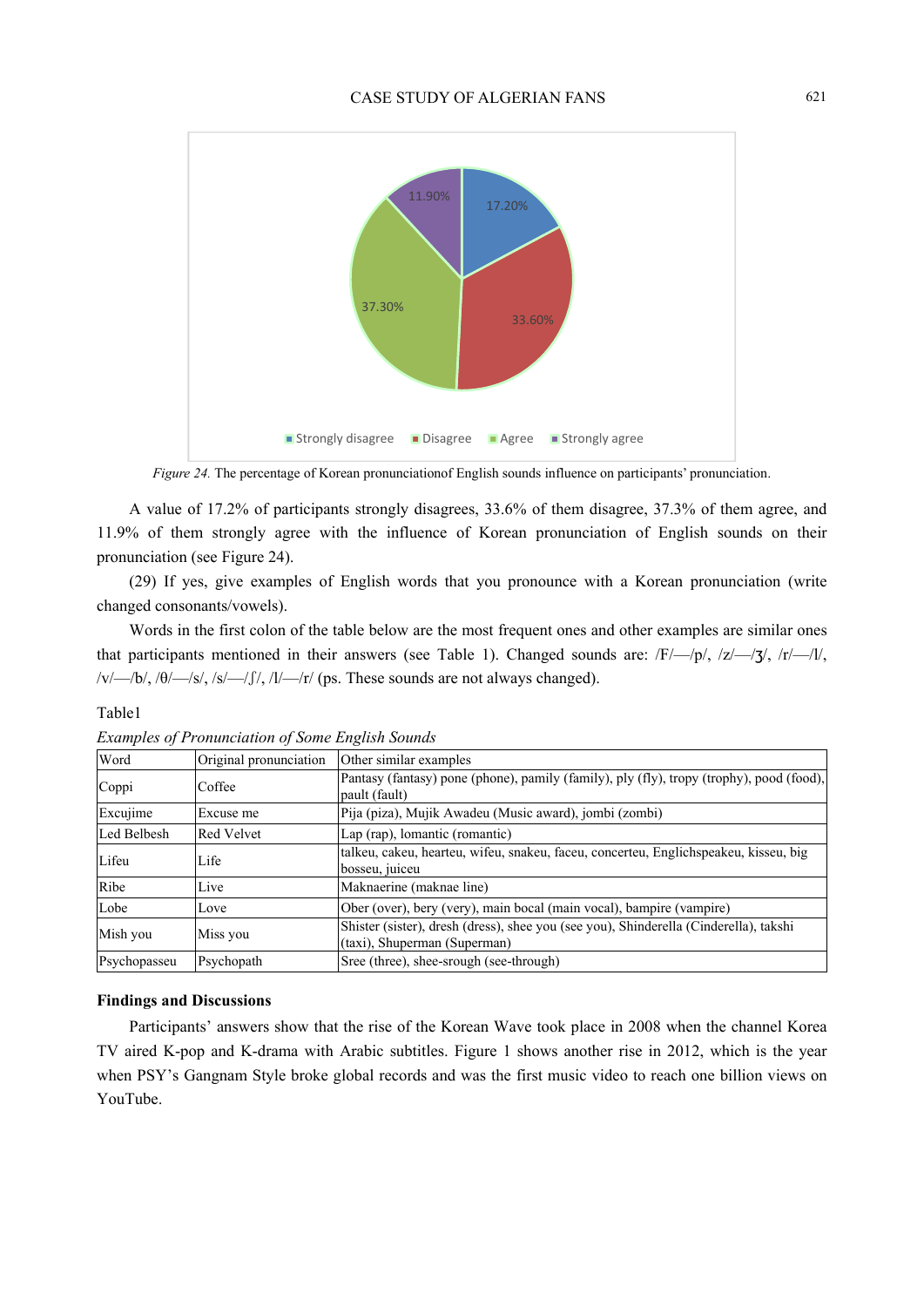Most Hallyu fans in Algeria are interested in both the culture and the language of K-pop and K-drama. They even prefer them over other popular entertainment products like Hollywood movies and Turkish series. Accordingly, K-pop and K-drama earned a great acceptance in the Algerian society. The huge percentage of 99.3% of participants who prefer Hallyu entertainment products rather than Algerian ones proves that the Korean Wave's entertainment gets widely spread and continues to gain popularity in Algeria as Figure 1 shows through years of start. Results demonstrate the phenomenal influence of the Korean Wave on 98.5% of 139 participants. The majority of them declared being influenced in two aspects: language and behavior. They want to learn the Korean language with its letters that are not even Roman like English or French. According to them, Korean, unlike it seems, it is easy to learn. It is also a rich language with an expressive lexis. Most participants revealed that they are influenced to the extent that they started using Korean words through their daily discourse with both people who understand and those who do not understand them. Most of them use these Korean words basically because they find them more expressive to clarify their point and feel more into the Korean culture they are interested in. They also use them in order to practice speaking Korean, as an important step of language learning, and for the sake of making a code between them and their fandom mates when they do not want others to understand what they say. On the other hand, participants mainly use some Korean words unconsciously with people who do not understand them and sometimes they use them when they feel more expressive, i.e., they can express the exact intended meaning with these words, even if their interlocutor does not have a clue about them.

Hallyu impact in Algeria reached the phase of participants sending and receiving reply SMSs in Korean to and from their pals. Participants declared that they even write random thoughts in Korean in their diaries or copybooks. This trait signifies that they started "thinking" in Korean. Regarding what they claimed that the Korean language is expressive and considering the Sapir-Whorf Hypothesis, the Korean language semantic categories have influenced their cognitive categories. The influence of Korean took place on participants' cognitive thoughts and developed them with its expressive lexis with which they started thinking. This fact denotes that Korean with its kinship terms and cultural vocabulary became part of their lives. Moreover, many participants revealed that they use some proverbs translated from Korean into their mother tongue, Algerian Arabic. This cultural feature is also a proof that Hallyu transmitted its culture into most obsessed fan participants' intellectual conception of life. Coming to inside jokes, a person from outside the fandom or even a fan who does not go deep into their favorite artists' daily activities through social media will not understand them when other fans use them. The majority of participants agreed that they use inside jokes with their pals. This shows that their obsession with K-pop and K-drama enhanced their ability to adopt strange terms and expressions most of which are not linguistically authentic, either semantically, morphologically, or both. Naming phone contacts in Korean is also an advanced phase of Hallyu influence. Most of Korean numerous kinship terms like "noona" (a boy's older sister/friend) do not exist in other languages including Algerian Arabic. Therefore, participants prefer naming their contacts in Korean in order to specify contacts, accurately. Hallyu's specific language also includes English terms that are dedicated to it. Participants assured that they use such terms like *comeback*, *visual*, *bias*, *golden maknae*, etc. These English terms that only Koreans use with different meanings are called "Konglish" (Korean English). Koreans' pronunciation of English sounds is influenced by their mother tongue's phonetic and phonological characteristics. Similar to Arabs who alter the sound /p/ with /b/ and the sound /v/ with /f/ because these sounds do not exist in Arabic, Koreans change the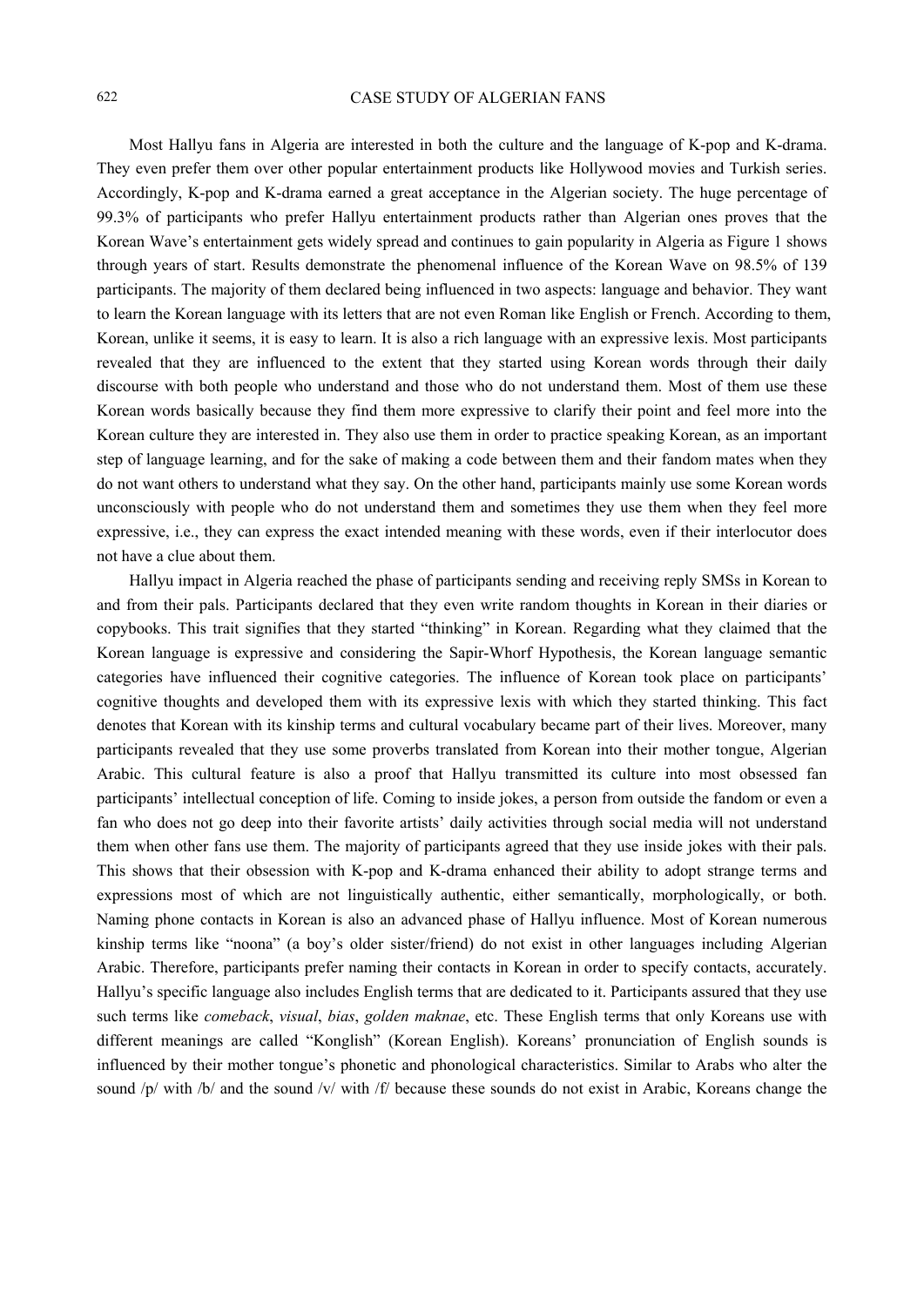sounds /f/ to /p/, /z/ to /ʒ/, /r/ to /l/, /l/ to /r/, /v/ to /b/, /θ/ to /s/, and /s/ to /ʃ/ (in some positions). They also add the near-close central unrounded vowel /<sup>r</sup>/ that is pronounced "eu" at the end of English words that lack an ending vowel (e.g., *hand*) or end with the vowel "e" (e.g., *life*) to which "eu" in Korean is an equivalent vowel. These phonological features occur through participants' pronunciation of some English sounds. The percentage of uninfluenced participants is just a bit higher than influenced ones, which makes the existence of this influence undeniable. Through reviewing data, the influence of Korean pronunciation of English sounds on participants' pronunciation is not dependent on how much time or how many years they spend watching K-pop and K-drama. For example, four participants who got into Hallyu world in 2008 disagreed on this influence while six participants who started in 2014 agreed on it. Instead, the Influence of Koreanized English pronunciation depends on whether a fan accepts it or not and whether they have pals to practice Hallyu language with or not.

In terms of Corpus Planning, participants' discourse includes Korean and English words that are either modernized, graphitized, or both. These words are as follows:

**Korean words** (see Table 2)

Table 2

*Korean Words to Which Corpus Planning Applies* 

| Word             | Meaning<br>Corpus planning aspect                                                                                                      | Modernization | Graphization |
|------------------|----------------------------------------------------------------------------------------------------------------------------------------|---------------|--------------|
| Aegyo            | Cute gestures with kind of baby talk that show innocence                                                                               | X             |              |
| Ahjumma          | A honorific nickname for a woman who is at a mother age.                                                                               | X             |              |
| Ahjusshi         | A honorific nickname for a man who is at a father age.                                                                                 | X             |              |
| Chaebol          | A wealthy person                                                                                                                       | X             |              |
| Daebak           | Expresses impression with someone/something or reaction to a great<br>victory                                                          | X             |              |
| Dongseang        | Younger brother/sister                                                                                                                 | X             |              |
| Hul              | Expresses dissatisfaction or awkwardness                                                                                               | X             |              |
| <b>H</b> waiting | Korean equivalent to "fighting" that is said to support oneself or others                                                              | X             | X            |
| Kul              | Means "honey" and expresses agreement on a deal or a suggestion                                                                        | X             |              |
| Uljjang          | "Ul" is short for "eolgul," meaning "face" and jiang means "best". It<br>refers to a very handsome/beautiful famous person on Internet | X             | X            |
| Sasaeng          | A dangerous fan who invades stars' privacy and is able to kidnap them                                                                  | X             |              |
| Sogaeting        | "Sogae" means introducing while "ting" is a short form of "dating"<br>meaning "blind date" as a whole                                  | X             | X            |
| Tsundere         | A warm-hearted person who acts cold and charismatic from outside                                                                       | X             |              |

**English words** (see Table 3)

Table 3

| English Words to Which Corpus Planning Applies |  |  |  |  |  |  |
|------------------------------------------------|--|--|--|--|--|--|
|------------------------------------------------|--|--|--|--|--|--|

| English Word | Meaning<br>Corpus planning aspect                                                                                                       | Modernization | Graphization |
|--------------|-----------------------------------------------------------------------------------------------------------------------------------------|---------------|--------------|
| All-kill     | A song on top of all major charts in Korea                                                                                              |               |              |
| Antis        | Short form of anti-fans and refers to people who show hatred for an idol<br>group or a single star through social media or real threats |               |              |
| <b>Bias</b>  | Favorite member in a group                                                                                                              |               |              |
| Bias wrecker | The second favorite member in a group who may take the first place                                                                      | X             |              |
| Comeback     | A K-pop single artist's or a group's new album                                                                                          |               |              |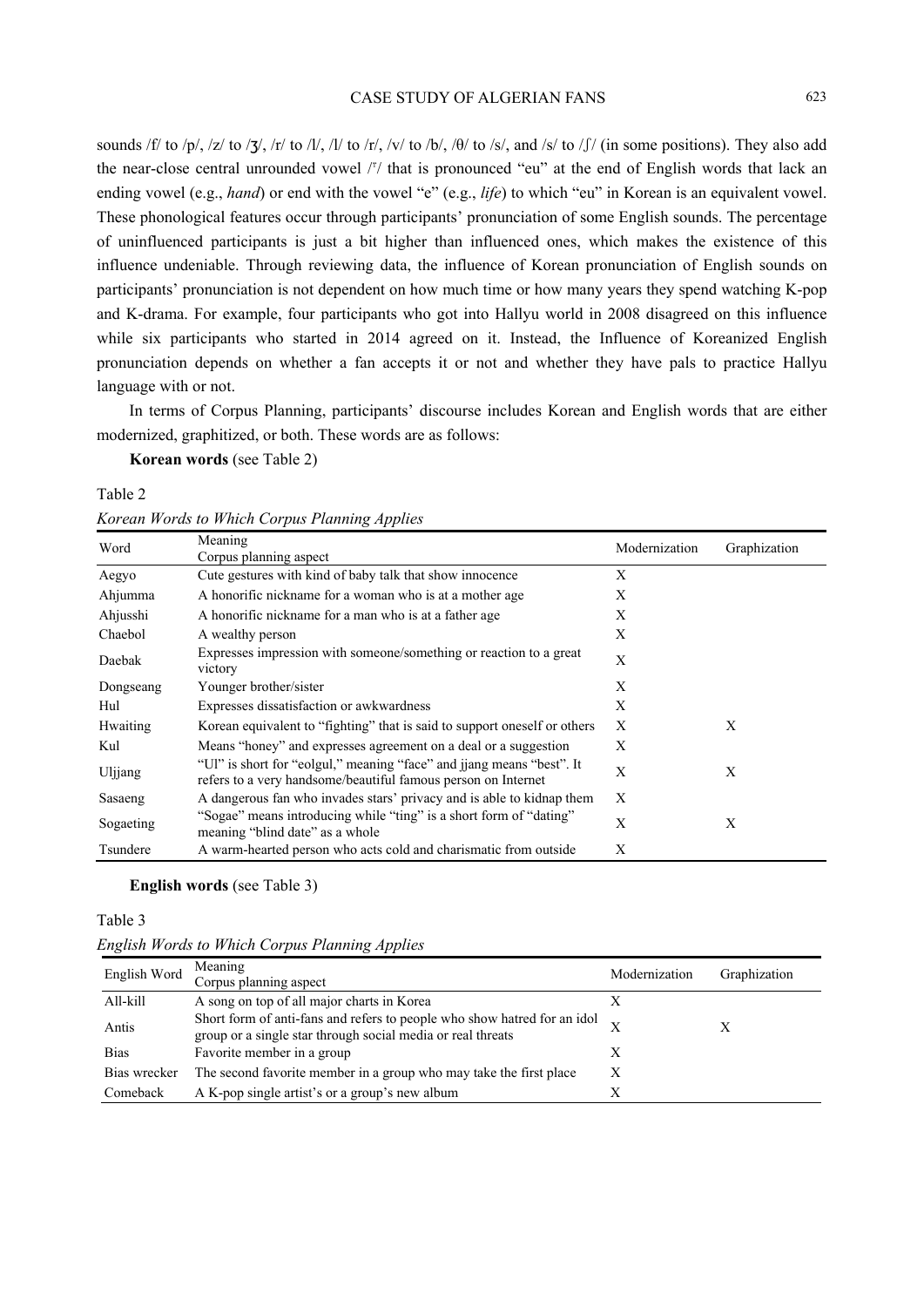| English Word   | Meaning                                                                                                                                                    | Modernization | Graphization |
|----------------|------------------------------------------------------------------------------------------------------------------------------------------------------------|---------------|--------------|
|                | Corpus planning aspect                                                                                                                                     |               |              |
| Concept        | The outfit or look that goes with the theme of each album                                                                                                  | X             |              |
| Fan Chants     | Mixed melodies with backing vocals that fans sing along with the<br>performance they attend                                                                | X             |              |
| Fan Service    | Anything stars do that is pleasant for fans                                                                                                                | X             |              |
| Fanboy/Fangirl | A boy/girl fan who has passionate emotional attitude toward their bias. It<br>is used as a verb, too                                                       | $\bar{X}$     |              |
| Jams           | Originated from the Korean word "jaem" (fun) as a pun and refers to<br>sense of humor                                                                      |               | X            |
| Jungshook      | Inspired from BTS Jungkook's shook face and is used by fans to express<br>astonishment                                                                     |               | X            |
| Hyung Line     | The oldest members in a group who are almost peers                                                                                                         | Χ             |              |
| Maknae Line    | The youngest members in a group who are nearly at the same age                                                                                             | X             |              |
| Melo           | Short for "Melodrama"                                                                                                                                      | X             | X            |
| Netizen        | Daily Internet users who notice everything stars do and are big critics                                                                                    | X             |              |
| Infires        | Originated from the verb "inspires" and signifies inspiration that could<br>put someone's brain on fire                                                    |               | X            |
| Selca          | Abbreviation for "Self-camera" meaning "selfie"                                                                                                            | X             | X            |
| Stan           | a passionate fan and is used as a verb like to stan a celebrity                                                                                            | X             |              |
| Trash          | A fan who cannot choose their best member because they love all<br>members of the group                                                                    | X             |              |
| V Line         | V-shaped jaw line                                                                                                                                          | X             |              |
| Virus          | A person who spreads happiness and joy                                                                                                                     | X             |              |
| Visual         | Refers to the most handsome/beautiful member in the group                                                                                                  | X             |              |
| Stahb it       | Wrong pronunciation of "stop it"                                                                                                                           |               | X            |
| Satoori        | Rural dialect spoken in South Korean countryside                                                                                                           | X             |              |
| Skinship       | Refers tophysical contact                                                                                                                                  | X             | X            |
| Triple Crown   | An award given to a K-pop group when their song reaches the top on all<br>three of Korea's major music shows: M(net)Countdown, Inkigayo, and<br>Music Bank | X             |              |

(table 3 continued)

The words "jams", "jungshook", "infires", and "stahb it" are only graphitized not modernized because not all Hallyu fans use them but only BTS fans, A.R.M.Y., use them.

## **Conclusion**

This study on the case of Algerian Hallyu fans almost encompasses all the aspects of their linguistic attitude towards Hallyu. It includes vocabulary expansion with loan terms from Korean and English that they use in their speech and with which they name their phone contacts, the use of translated proverbs from Korean culture, inside jokes, and the influence on their pronunciation of some English sounds.

As an aspect of language change at the community level, Corpus Planning takes place on participants' language but only with two types: Graphization through which some words' spelling is partly changed and Modernization through which many words are added to participants' glossary in order to meet their needs for an accurate communication tackling Hallyu. According to participants, Hallyu fans in Algeria begin with using Korean words in their speech and then they start using English words that are specific to K-pop and K-drama and naming their phone contacts with Korean terms of endearment and kinship. They also use some translated sayings and proverbs from Korean into their mother tongue. After getting more into Hallyu entertainment products, they reach an advanced level of influence that is thinking in Korean. At this level, they start writing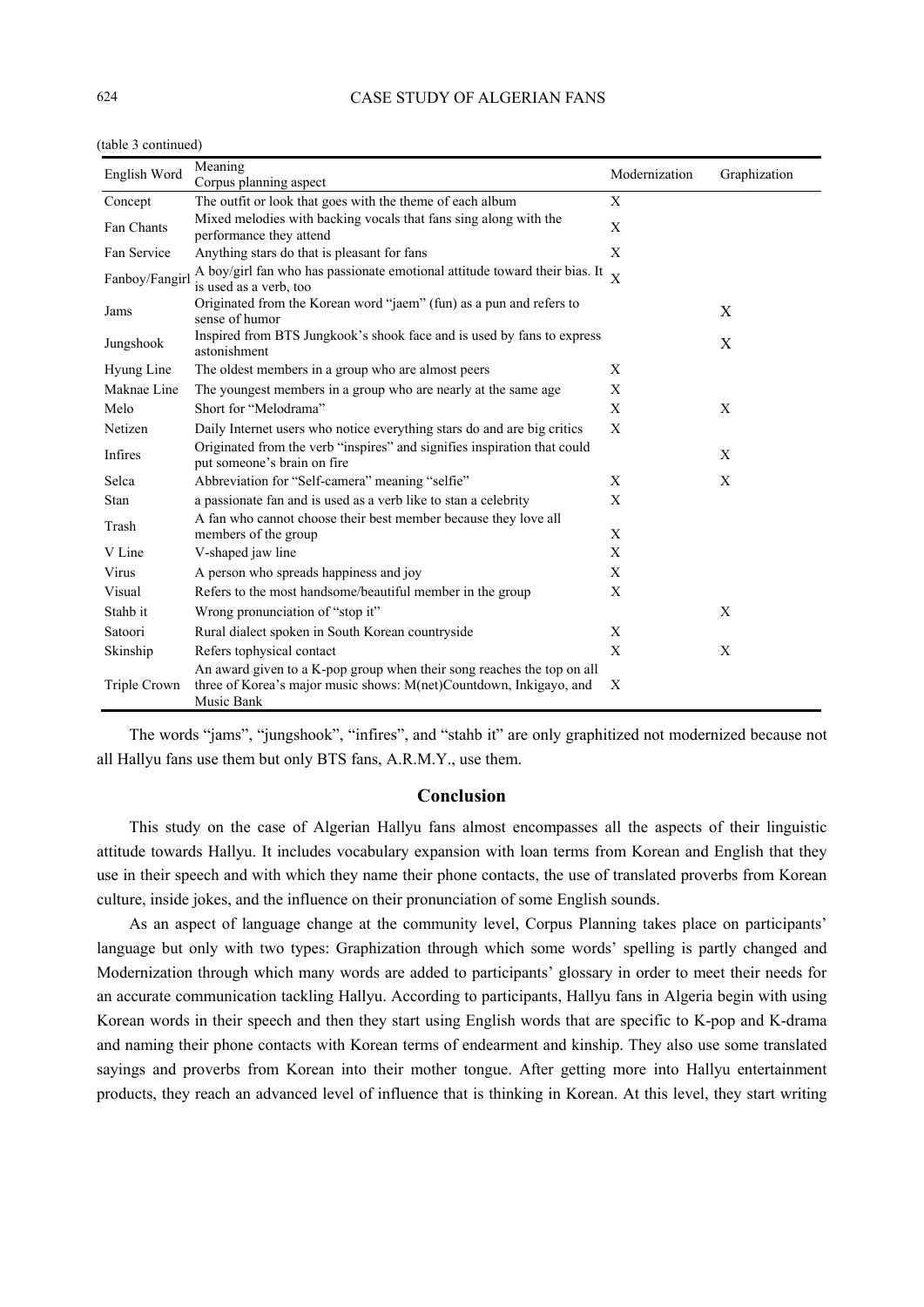notes and random thoughts in Korean on paper. Furthermore, they start using inside jokes that are mainly based on non-existing words or words with odd orthographic and semantic characteristics. These words are often unintentionally created by their favorite idols or stars due to their lack of English proficiency. Hallyu influence makes even non-English speaking fans learn and speak English regarding that K-pop and K-drama are two-language based entertainment products: Korean and English. Finally, Hallyu influence appears on their pronunciation of some English sounds. Briefly, almost all Hallyu influence aspects on participants are inevitable, especially those of adopting loan terms and changing spelling forms of some words.

#### **Recommendations**

This thesis analyses Hallyu International fans' language as a kind of fandom language, which is an important aspect of the domain of Conversational Analysis. Therefore, it contributes to this domain by inviting other researchers to conduct similar studies about the linguistic influence of the Korean Wave in their societies. Several studies about Hallyu fandom's language will prove its global impact and the partial role of Corpus Planning in it. Thus, Hallyu language will serve as a sample for Corpus Planning studies and as a guise of the influence of entertainment products, especially foreign ones, on language of fans. A gender-comparative study could be undertaken on Hallyu influence on International fans' language in order to develop this research domain. Other researches about *Anime* or *Harry Potter* and such fandom languages could take this thesis as a type of fandom discourse.

## **References**

- Baldauf, R. B. (1989). Language planning: Corpus planning. *Annual Review of Applied Linguistics, 10,* 3. doi:10.1017/s0267190500001173
- Chami, A. (4/12/2009). A historical background of the linguistic situation in Algeria (pp. 387-395). Retrieved from file:///C:/Users/Administrator/Downloads/Pages de Al\_mawaqif\_04\_2009-6(3).pdf
- Choechoiblyeog. (2017). *Jeonsegyehanlyupaen 6cheonman myeong.Daehanminguginguttwieoneom-eossda* (60 million Hallyu fans from all over the world… Surpassing Korea's population). Retrieved 13 October, 2017 from http://www.yonhapnews.co.kr/ bulletin/2017/01/25/0200000000AKR20170125099200371.HTML

Estavillo, M. (2012). *South Korea bolsters copyright strategy in K-pop crazy states—intellectual property watch*. Retrieved 22 February, 2017 from http://www.ip-watch.org/2012/12/14/south-korea-bolsters-copyright-strategy-in-k-pop-crazy-states/

Fishman, J. (1987). *Ideology, society & language*. Ann Arbor: Karoma Publishers.

- Frog-kun. (n.d.). (2013). *How does the anime fandom affect how you learn and perceive the Japanese language*? Retrieved 20 February, 2017 from https://frogkun.com/2013/08/08/how-does-the-anime-fandom-affect-how-you-learn-and-perceivethe-japanese-language/
- Fukunaga, N. (2006). "Those Anime Students": Foreign language literacy development through Japanese popular culture. *Journal of Adolescent & Adult Literacy, 50*(3), 206-222. doi:10.1598/jaal.50.3.5
- Haugen, J. (1983). *The impact of corpus planning on bilingual dictionaries*.
- Hong, E. (2014). *The birth of Korean cool*. London: Simon & Schuster.

Koreaboo. (2015). *These 11 wise Korean proverbs could transform your life—Koreaboo*. Retrieved 22 October, 2017 from http://www.koreaboo.com/uncategorized/these-11-wise-korean-proverbs-could-transform-your-life/

Korean Wave. (n.d.). In *Wikipedia*. Retrieved 4 April, 2017 from https://en.wikipedia.org/wiki/KoreanWave

K-pop for Beginners. (2017). *What is K-pop*? Retrieved 1 October, 2017 from http://kpopforbeginners. weebly.com/what-is-kpop.html

Leung, S. (2012). *Catching the K-pop wave: Globality in the production, distribution, and consumption of South Korean popular music*. New York: Vassar College.

Otmazgin, N., & Lyan, I. (2013). Hallyu across the desert: K-pop fandom in Israel and Palestine. *Cross-Currents: East Asian History and Culture Review*. Retrieved 18 February, 2017 from http://cross-currents.berkeley.edu/e-journal/issue-9